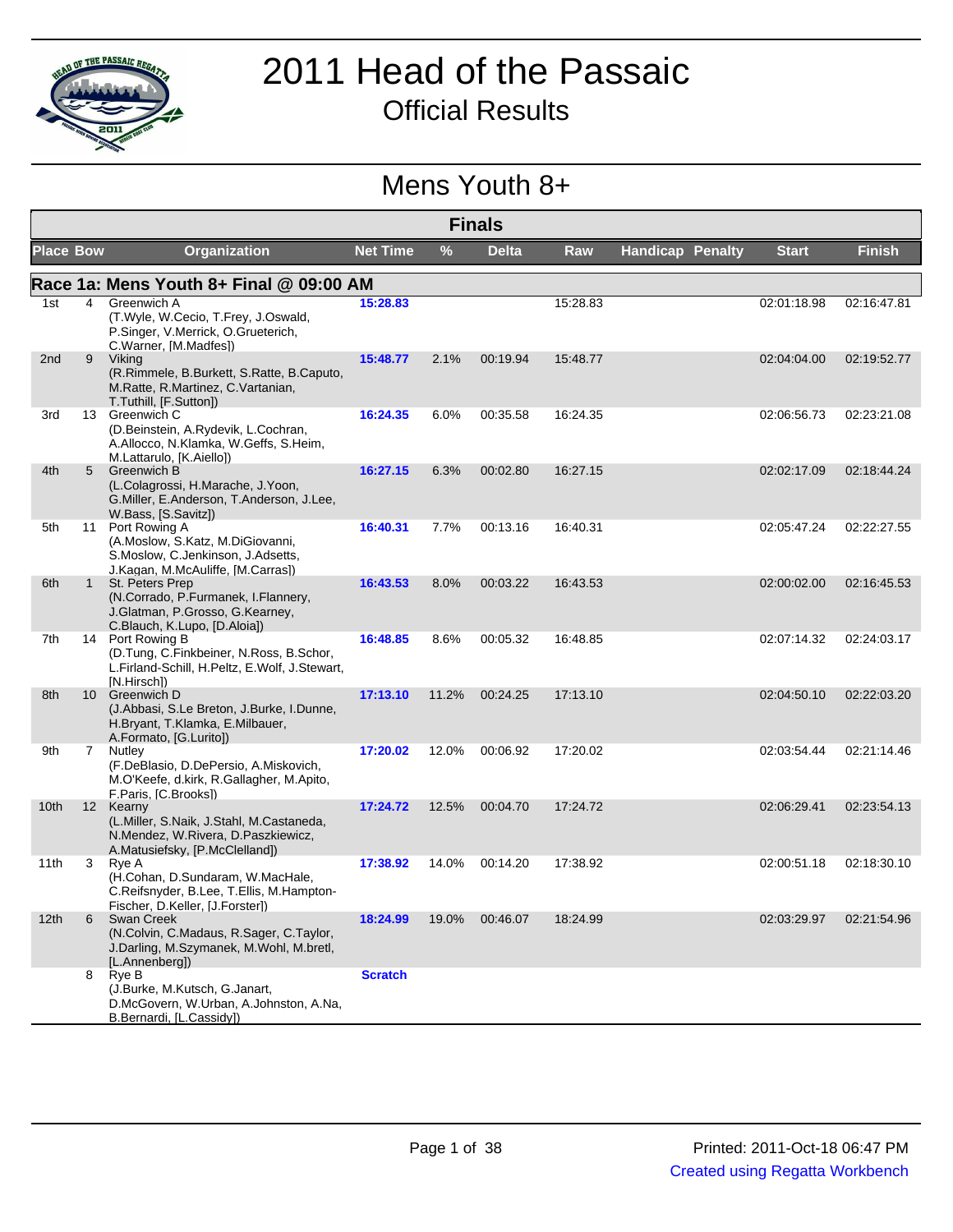### Mens Novice 8+

|                  | <b>Finals</b> |                                                                                                                                  |                 |       |              |            |                         |              |               |  |  |
|------------------|---------------|----------------------------------------------------------------------------------------------------------------------------------|-----------------|-------|--------------|------------|-------------------------|--------------|---------------|--|--|
| <b>Place Bow</b> |               | Organization                                                                                                                     | <b>Net Time</b> | $\%$  | <b>Delta</b> | <b>Raw</b> | <b>Handicap Penalty</b> | <b>Start</b> | <b>Finish</b> |  |  |
|                  |               | Race 1b: Mens Novice 8+ Final @ 09:10 AM                                                                                         |                 |       |              |            |                         |              |               |  |  |
| 1st              | 23            | Port Rowing C<br>(S.Thompson, J.Hirsch, C.Tantillo,<br>M.Calamari, m.SICA, D.Bidikov, H.Kass,<br>L.Santala, [G.Weiss])           | 17:55.93        |       |              | 17:55.93   |                         | 02:20:57.08  | 02:38:53.01   |  |  |
| 2nd              |               | 17 Mountain Lakes<br>(E.Fitzgerald, T.Macleod, J.Beckerman,<br>S.Mund, D.Conlin, M.Abate, T.Orlofski,<br>M.Wang, [R.Kostak])     | 19:20.54        | 7.9%  | 01:24.61     | 19:20.54   |                         | 02:13:07.19  | 02:32:27.73   |  |  |
| 3rd              | 16            | <b>Greenwich F</b><br>(J.Zorthian, T.Byrne, A.Buffone,<br>D. Woodbury, T. Arsenault, G. Vega,<br>B.Baird, H.Stone, [M.Woodbury]) | 19:23.29        | 8.1%  | 00:02.75     | 19:23.29   |                         | 02:12:36.91  | 02:32:00.20   |  |  |
| 4th              |               | 15 Kearny<br>(B.Dorjo, B.Rodrigues, L.Horvaht,<br>Z.Mostafa, R.Silva, J.Sibrel, M.Hyde,<br>d.villalta, [m.martins])              | 20:00.78        | 11.6% | 00:37.49     | 20:00.78   |                         | 02:11:14.42  | 02:31:15.20   |  |  |
| 5th              |               | 25 Port Rowing E<br>(A.Buford, A.Lal, J.May, S.Weitzner,<br>J.Curtis, L.Grieco, P.Merani,<br>M.Schweitzer, [j.barshay])          | 20:02.05        | 11.7% | 00:01.27     | 20:02.05   |                         | 02:24:22.33  | 02:44:24.38   |  |  |
| 6th              |               | 19 Don Bosco<br>(T.Faenza, J.Schepis, M.Muniz, J.Buda,<br>J.Perez, T.Dwyer, J.Mosca, C.Walker,<br>[C.Albarran])                  | 20:08.86        | 12.4% | 00:06.81     | 20:08.86   |                         | 02:14:37.06  | 02:34:45.92   |  |  |
| 7th              |               | 26 Port Rowing F<br>(J.Hirshfield, J.Timothy, M.Klemes,<br>R.Palmer, C.Block, W.Day, J.Curtis,<br>m.Silverstein, [M.Lipman])     | 20:17.42        | 13.2% | 00:08.56     | 20:17.42   |                         | 02:27:35.53  | 02:47:52.95   |  |  |
| 8th              | 24            | Port Rowing D<br>(A.sinconegui, W.Berger, J.Neil,<br>E.Adsetts, C.Jenkinson, N.Linder,<br>A.Kramer, P.Papaporfiriou, [A.Herron]) | 20:27.54        | 14.1% | 00:10.12     | 19:27.54   | 01:00                   | 02:21:37.17  | 02:41:04.71   |  |  |
| 9th              |               | 18 Greenwich E<br>(K.Brito, S.Keyser, M.Marvin, C.Patterson,<br>R.Forstbauer, J.Baldi, Q.McLoughlin,<br>S.SANDS, [K.Parsa])      | 20:31.88        | 14.5% | 00:04.34     | 20:31.88   |                         | 02:13:34.92  | 02:34:06.80   |  |  |
| 10 <sub>th</sub> |               | 20 New York University<br>(C.Esartia, N.Beudert, Y.Fei, N.Frost,<br>E.Jones, P.Kohli, J.Lakin, J.Yun,                            | 21:10.22        | 18.1% | 00:38.34     | 21:10.22   |                         | 02:15:24.21  | 02:36:34.43   |  |  |
| 11th             |               | 21 St. Peters Prep<br>(C.Gelson, B.Lyons, N.Feste, S.Mullman,<br>M.Dombrowski, M.Joll, M.Aiello, B.Tuhy,<br>[R.Lillis])          | 23:54.93        | 33.4% | 02:44.71     | 23:54.93   |                         | 02:17:10.46  | 02:41:05.39   |  |  |
| 12 <sub>th</sub> | 27            | Port Rowing G<br>(J.Malekan, D.Lee, d.baltimore, R.slutzky,<br>A.Small, A.Bosgang, E.Moslow, B.Schaub,<br>[K.Tol)                | 24:51.63        | 38.6% | 00:56.70     | 24:51.63   |                         | 02:31:00.31  | 02:55:51.94   |  |  |
| 13th             |               | 22 Rye<br>(J.Palmer, J.Delaney, K.Mueller,<br>T.McHale, b.Faries, N.Azim, D.Philip,<br>M.Kutsch, [A.Sullivan])                   | 26:13.09        | 46.2% | 01:21.46     | 26:13.09   |                         | 02:20:38.00  | 02:46:51.09   |  |  |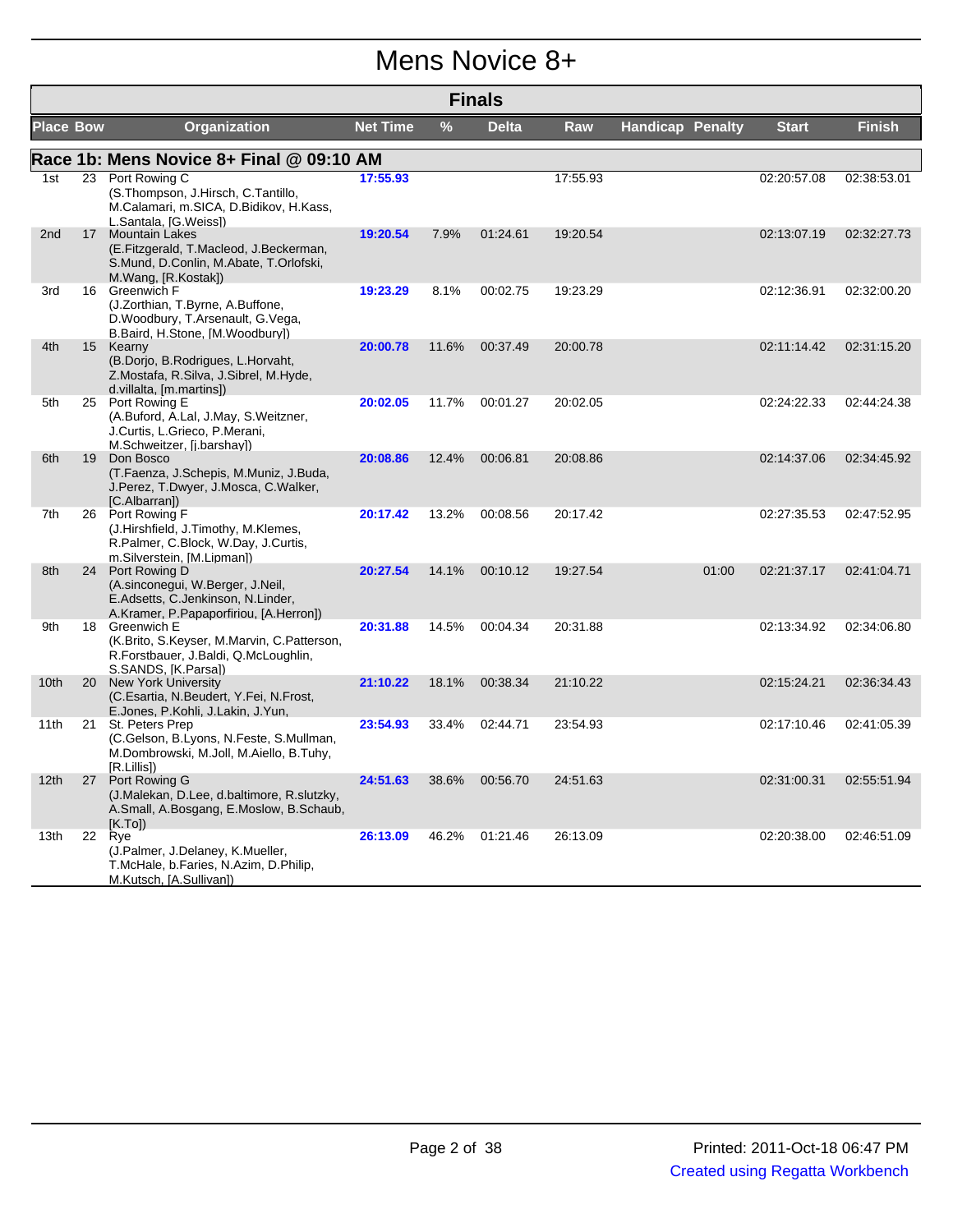# Mens Open 8+

|                  | <b>Finals</b> |                                                                                                                                 |                 |       |              |            |                         |              |               |  |
|------------------|---------------|---------------------------------------------------------------------------------------------------------------------------------|-----------------|-------|--------------|------------|-------------------------|--------------|---------------|--|
| <b>Place Bow</b> |               | <b>Organization</b>                                                                                                             | <b>Net Time</b> | $\%$  | <b>Delta</b> | <b>Raw</b> | <b>Handicap Penalty</b> | <b>Start</b> | <b>Finish</b> |  |
|                  |               | Race 2: Mens Open 8+ Final @ 09:24 AM                                                                                           |                 |       |              |            |                         |              |               |  |
| 1st              | 28            | Columbia B<br>(G.Whitlock, G.Pupo, T.Haunt, J.Zucchi,<br>N.Buckley, P.Foote, C.Dougherty,<br>S.Boyle, [A.Kudenholdt])           | 14:04.32        |       |              | 14:04.32   |                         | 02:32:14.20  | 02:46:18.52   |  |
| 2 <sub>nd</sub>  | 29            | Columbia D<br>(C.Hatzis, J.Chin, X.Ciucci, H.Koo,<br>W.Parish, A.Chapman, M.Ajayi, C.Stigler,<br>[E.Cunningham])                | 14:07.39        | 0.4%  | 00:03.07     | 14:07.39   |                         | 02:33:00.02  | 02:47:07.41   |  |
| 3rd              | 31            | Columbia A<br>(D.Kirrane, B.Salemme, B.Pinell,<br>J.Kahmann, J.O'Mara, F.Aasaaren,<br>J.Hold, T.Simon, [S.Cao])                 | 15:01.57        | 6.8%  | 00:54.18     | 15:01.57   |                         | 02:34:03.08  | 02:49:04.65   |  |
| 4th              | 30 ·          | Nereid BC<br>(J.Fernandez, T.McCue, J.McKenna,<br>S.McNeilly, P.Falco, B.Erickson, T.Duran,<br>B.Andrews, [J.Stahl])            | 15:35.97        | 10.9% | 00:34.40     | 15:35.97   |                         | 02:33:23.13  | 02:48:59.10   |  |
| 5th              | 32            | Columbia E<br>(D.Grayer, T.Mahayni, B.McGrattan,<br>J.Kenney, J.Qualliotine, A.Smedsrud,<br>C.Kachline, E.Golding, [M.Quezada]) | 16:42.77        | 18.8% | 01:06.80     | 16:42.77   |                         | 02:34:42.81  | 02:51:25.58   |  |
| 6th              | 33            | East Arm<br>(J.Cody, R.Wagner, R.Zimmer,<br>C. Williams, g. katy, c. kate, s. audrey,<br>j.zimmer, [J.Joseph])                  | 16:52.95        | 20.0% | 00:10.18     | 16:52.95   |                         | 02:35:22.87  | 02:52:15.82   |  |
| 7th              | 34            | Columbia C<br>(M.Bellesheim, R.Stone, E.Brokaw,<br>E.Meade, J.Winford, B.BLAIR,<br>C.Rodriguez, M.Esteves, [L.Pirkl])           | 17:15.90        | 22.7% | 00:22.95     | 17:15.90   |                         | 02:39:15.00  | 02:56:30.90   |  |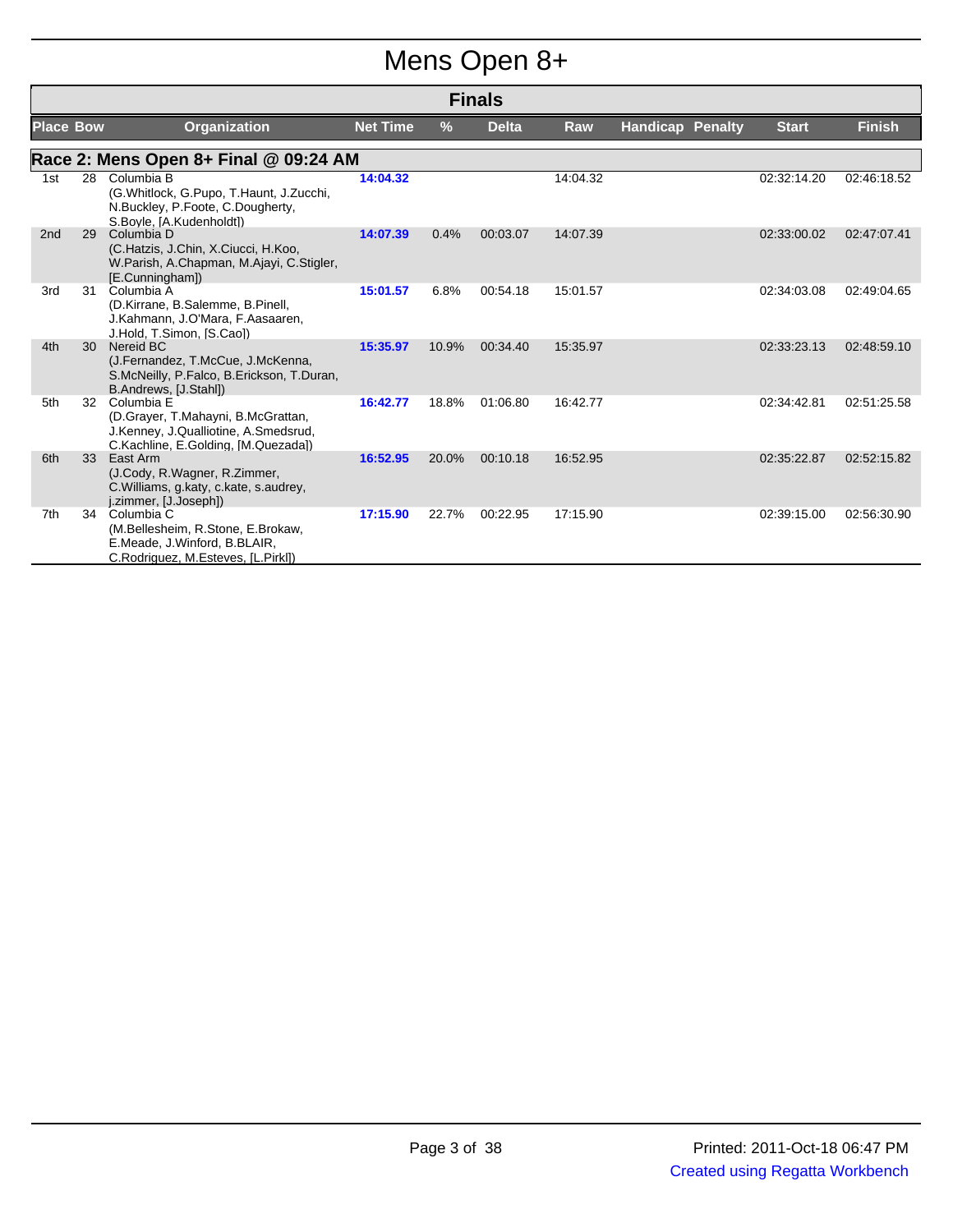### Womens Youth 4x

|                  | <b>Finals</b> |                                                                               |                 |       |              |            |                         |  |              |               |
|------------------|---------------|-------------------------------------------------------------------------------|-----------------|-------|--------------|------------|-------------------------|--|--------------|---------------|
| <b>Place Bow</b> |               | <b>Organization</b>                                                           | <b>Net Time</b> | $\%$  | <b>Delta</b> | <b>Raw</b> | <b>Handicap Penalty</b> |  | <b>Start</b> | <b>Finish</b> |
|                  |               | Race 3a: Womens Youth 4x Final @ 09:31 AM                                     |                 |       |              |            |                         |  |              |               |
| 1st              | 41            | <b>River Rowing A</b><br>(A.Gackowski, C.Mazzie, K.LaBasco,<br>M.Connell)     | 17:55.54        |       |              | 17:55.54   |                         |  | 02:47:56.83  | 03:05:52.37   |
| 2 <sub>nd</sub>  | 40            | <b>River Rowing C</b><br>(A.Shabinsky, L.Ginsberg, S.Pritzker,<br>T.Petersen) | 18:28.86        | 3.1%  | 00:33.32     | 18:28.86   |                         |  | 02:47:35.60  | 03:06:04.46   |
| 3rd              | 38            | <b>River Rowing B</b><br>(E.Quaglia, M.Braca, M.Vermazen,<br>S.Anderson)      | 18:39.76        | 4.1%  | 00:10.90     | 18:39.76   |                         |  | 02:46:36.92  | 03:05:16.68   |
| 4th              | 39            | NYRA- New Jersey<br>(M. Vigneron, C. Hynes, A. Hansen,<br>M.McKee)            | 19:05.04        | 6.5%  | 00:25.28     | 19:05.04   |                         |  | 02:47:07.32  | 03:06:12.36   |
| 5th              | 36            | Nereid BC<br>(A.Godsil, S.Shoemake, K.Seehaus, E.La<br>Chapelle)              | 20:06.95        | 12.2% | 01:01.91     | 20:06.95   |                         |  | 02:44:28.01  | 03:04:34.96   |
| 6th              | 43            | North Jersey<br>(J.Sofen, S.Elstien, R.Fuchs, O.Surgent)                      | 21:50.08        | 21.8% | 01:43.13     | 21:50.08   |                         |  | 02:49:51.59  | 03:11:41.67   |
| 7th              | 42            | River Rowing E<br>(R.Pritzker, D.Lehman, B.Henry,<br>I.Tempakus)              | 22:15.12        | 24.1% | 00:25.04     | 22:15.12   |                         |  | 02:49:09.19  | 03:11:24.31   |
| 8th              | 37            | <b>River Rowing D</b><br>(I.Berrie, M.Adzema-Herold, E.Kitman,<br>J.Wecht)    | 22:18.17        | 24.4% | 00:03.05     | 22:18.17   |                         |  | 02:46:21.83  | 03:08:40.00   |
| 9th              | 35            | Swan Creek<br>(J.Savage, C.Razzano, M.Rudolph,<br>S.Sager)                    | 22:24.07        | 25.0% | 00:05.90     | 22:24.07   |                         |  | 02:43:26.58  | 03:05:50.65   |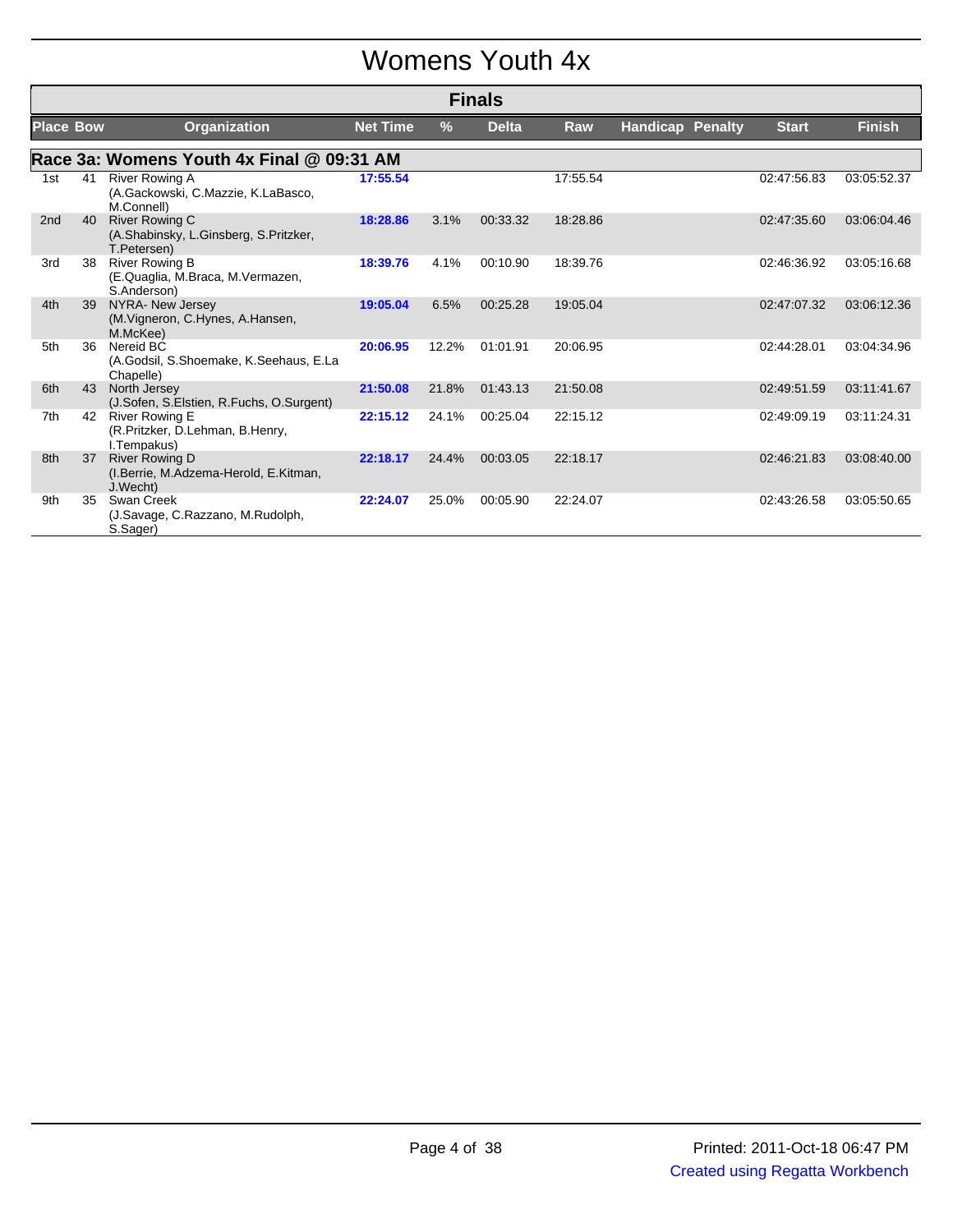#### Womens Novice 4x

|                  | <b>Finals</b> |                                                                 |                 |       |              |          |                         |  |              |               |
|------------------|---------------|-----------------------------------------------------------------|-----------------|-------|--------------|----------|-------------------------|--|--------------|---------------|
| <b>Place Bow</b> |               | <b>Organization</b>                                             | <b>Net Time</b> | $\%$  | <b>Delta</b> | Raw      | <b>Handicap Penalty</b> |  | <b>Start</b> | <b>Finish</b> |
|                  |               | Race 3b: Womens Novice 4x Final @ 09:39 AM                      |                 |       |              |          |                         |  |              |               |
| 1st              | 45            | NYRA- New Jersey<br>(L.Kloak, N.Florio, C.Rizzo, O.Lofaro)      | 21:08.48        |       |              | 21:08.48 |                         |  | 02:54:26.00  | 03:15:34.48   |
| 2 <sub>nd</sub>  | 44            | Greenwich A<br>(S. Brounstein, K. Davis, A. Svedin,<br>M.NAYAR) | 23:34.75        | 11.5% | 02:26.27     | 23:34.75 |                         |  | 02:53:30.65  | 03:17:05.40   |
|                  | 46            | Greenwich B<br>(J.Greene, G.Ingalls, J.Jay, A.Lycouris)         | <b>Scratch</b>  |       |              |          |                         |  |              |               |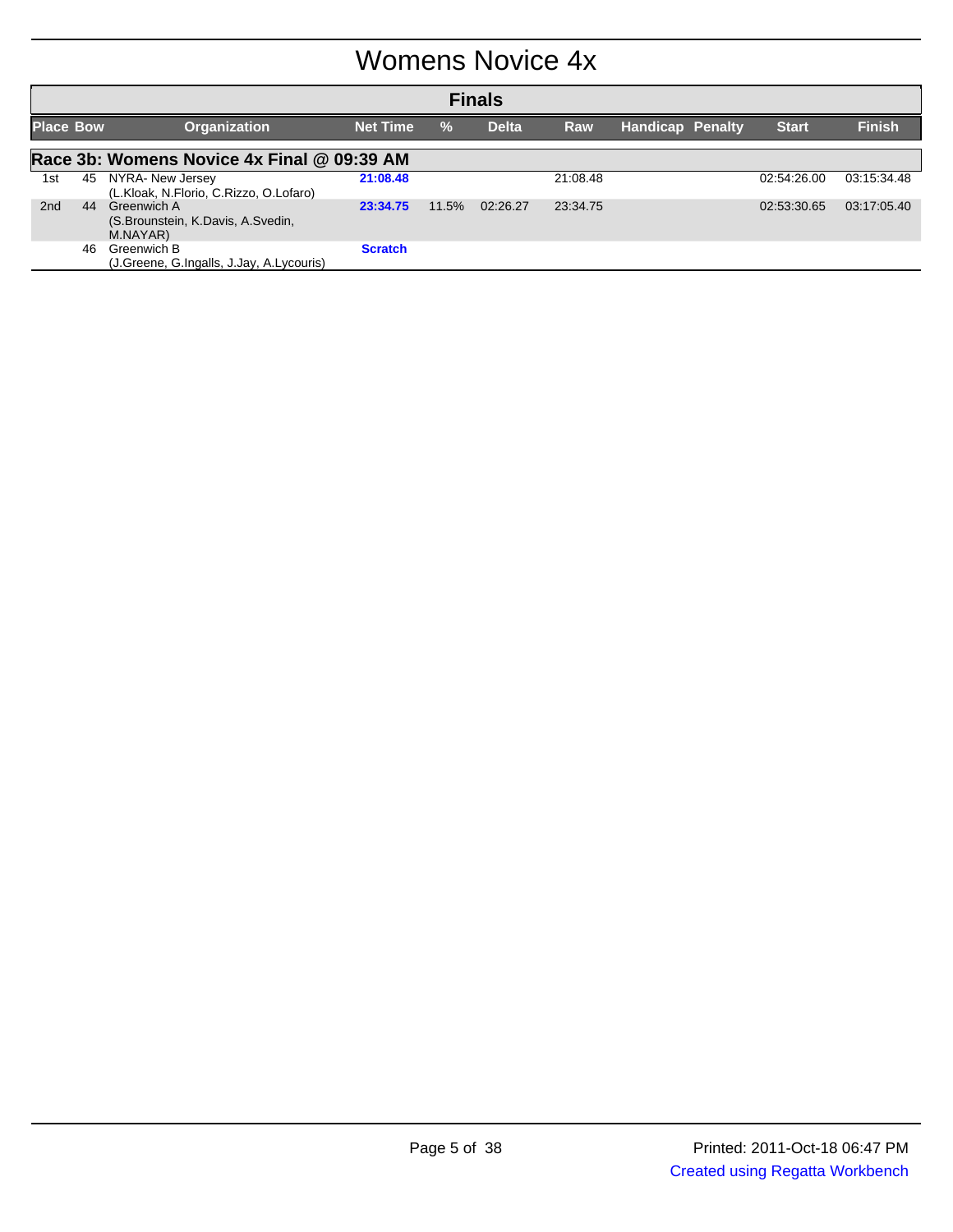#### Womens Masters 4x

| <b>Finals</b>    |                                            |                                                                  |                 |               |              |            |                         |              |               |  |  |  |
|------------------|--------------------------------------------|------------------------------------------------------------------|-----------------|---------------|--------------|------------|-------------------------|--------------|---------------|--|--|--|
| <b>Place Bow</b> |                                            | <b>Organization</b>                                              | <b>Net Time</b> | $\frac{9}{6}$ | <b>Delta</b> | <b>Raw</b> | <b>Handicap Penalty</b> | <b>Start</b> | <b>Finish</b> |  |  |  |
|                  | Race 4: Womens Masters 4x Final @ 09:46 AM |                                                                  |                 |               |              |            |                         |              |               |  |  |  |
| 1st              | 50                                         | Team Woz<br>(G.Pelliciotti, C.Roemer, J.Smith,<br>S.O'Shea)      | 19:47.47        |               |              | 19:50.27   | 00:02.80                | 02:58:14.62  | 03:18:04.89   |  |  |  |
| 2nd              | 47                                         | <b>River Rowing</b><br>(L.Horn, K.Kearney, U.Anders, J.Atwell)   | 19:53.20        | 0.5%          | 00:05.73     | 20:51.80   | 00:58.60                | 02:57:04.86  | 03:17:56.66   |  |  |  |
| 3rd              | 48                                         | Nereid BC<br>(S.Kass, B.Pugel, D.Goodsell, S.Ornitz)             | 21:46.25        | 10.0%         | 01:53.05     | 22:05.25   | 00:19.00                | 02:58:01.97  | 03:20:07.22   |  |  |  |
|                  | 49                                         | Greenwich<br>(D. Williams, M. Childs, B. Moldanado,<br>D.Herman) | <b>Scratch</b>  |               |              |            |                         |              |               |  |  |  |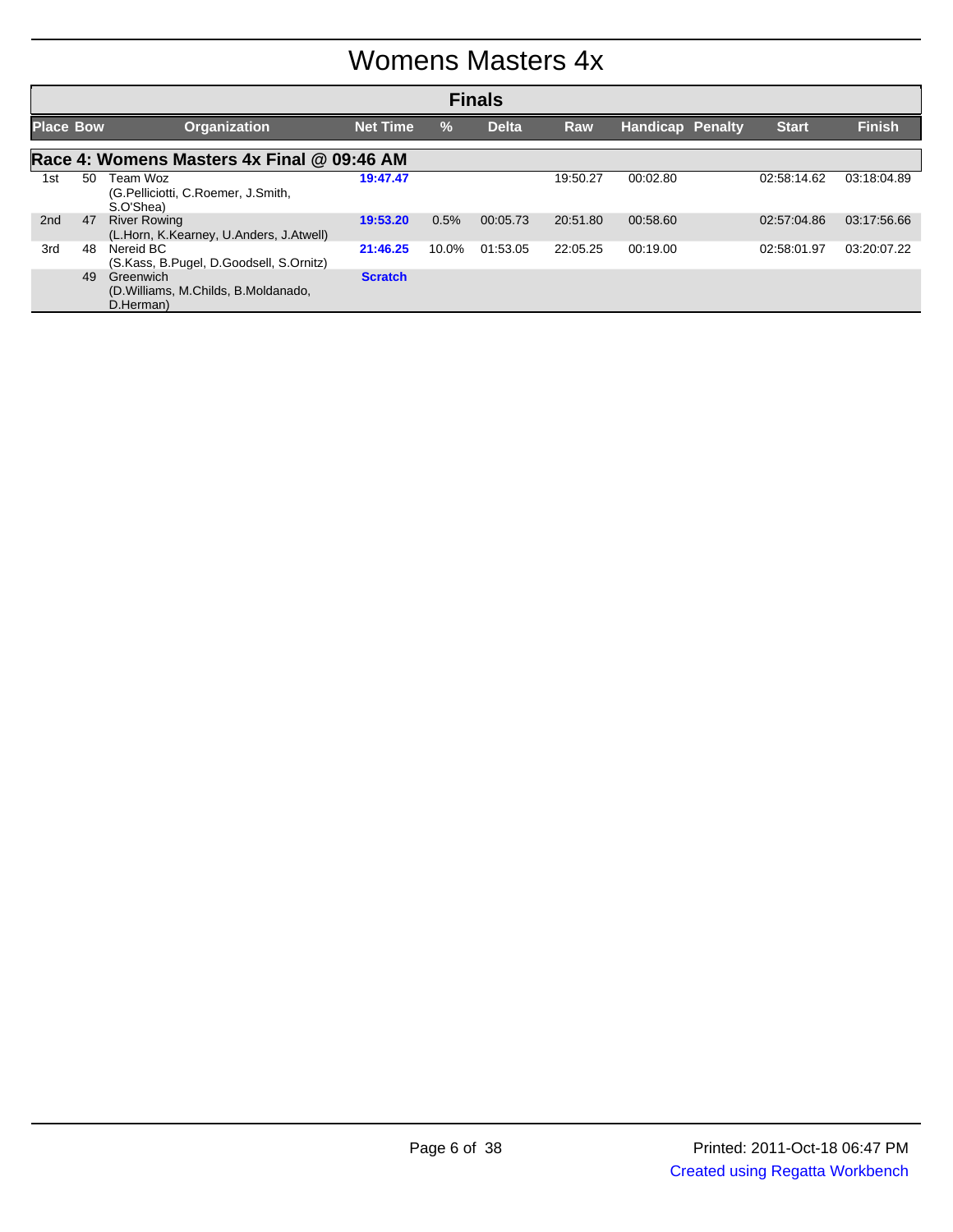#### Mens Novice 4+

|                  | <b>Finals</b> |                                                                                |                 |       |              |          |                         |              |               |  |
|------------------|---------------|--------------------------------------------------------------------------------|-----------------|-------|--------------|----------|-------------------------|--------------|---------------|--|
| <b>Place Bow</b> |               | <b>Organization</b>                                                            | <b>Net Time</b> | %     | <b>Delta</b> | Raw      | <b>Handicap Penalty</b> | <b>Start</b> | <b>Finish</b> |  |
|                  |               | Race 5a: Mens Novice 4+ Final @ 09:51 AM                                       |                 |       |              |          |                         |              |               |  |
| 1st              | 56            | SoNo<br>(C.Shapiro, C.Snedaker, G.Mgaloblishuili,<br>G.Marsan, [K.Flavin])     | 19:07.87        |       |              | 19:07.87 |                         | 03:06:59.64  | 03:26:07.51   |  |
| 2 <sub>nd</sub>  | 52            | Port Rowing<br>(J.Simoni, M.Lozner, J.Meyer,<br>M.Zimmelman, [j.barshay])      | 19:55.74        | 4.2%  | 00:47.87     | 19:55.74 |                         | 03:00:59.08  | 03:20:54.82   |  |
| 3rd              | 53            | Viking<br>(R.Fugee, M.Chen, K.Harvard, W.Li,<br>[A.Huynh])                     | 20:14.62        | 5.8%  | 00:18.88     | 20:14.62 |                         | 03:01:50.13  | 03:22:04.75   |  |
| 4th              | 55            | Rye<br>(J.Chavez, J.Hedge, A.Nemeth,<br>A.Reifsnyder, [D.Keller])              | 20:31.06        | 7.2%  | 00:16.44     | 20:31.06 |                         | 03:09:59.36  | 03:30:30.42   |  |
| 5th              | 54            | Rumson-Fair Haven<br>(T.Spencer, C.Hake, M.Scheffer, T.Feder,<br>[J.Lenskold]) | 23:54.45        | 25.0% | 03:23.39     | 23:54.45 |                         | 03:02:50.24  | 03:26:44.69   |  |
| 6th              | 51            | St. Peters Prep<br>(C.Gelson, J.NULTY, H.Forsythe,<br>C.Carpenter, [P.Walsh])  | 24:22.12        | 27.4% | 00:27.67     | 24:22.12 |                         | 03:00:33.71  | 03:24:55.83   |  |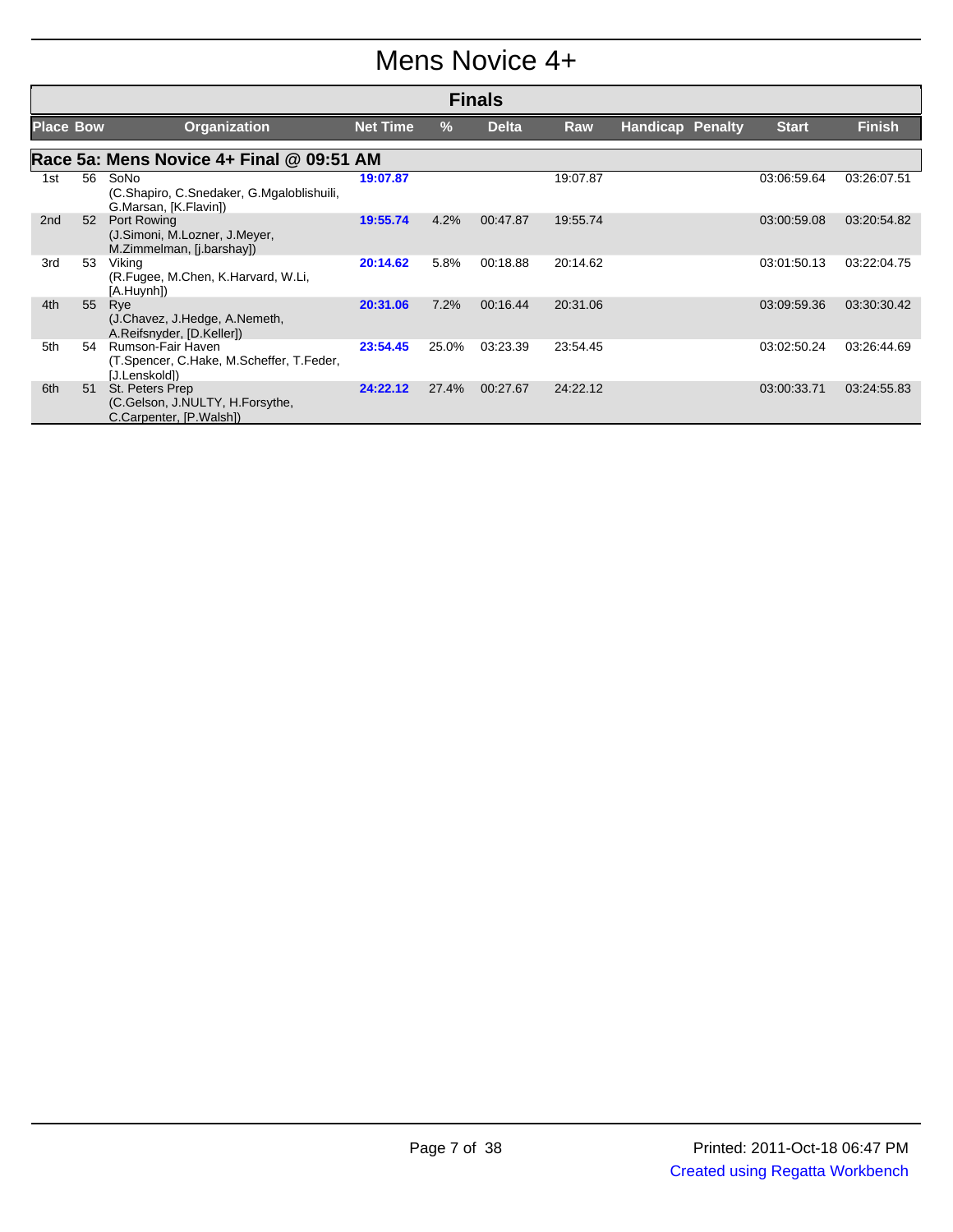#### Mens Masters 4+

|                  | <b>Finals</b> |                                                                                          |                 |               |              |            |                         |              |               |  |
|------------------|---------------|------------------------------------------------------------------------------------------|-----------------|---------------|--------------|------------|-------------------------|--------------|---------------|--|
| <b>Place Bow</b> |               | <b>Organization</b>                                                                      | <b>Net Time</b> | $\frac{9}{6}$ | <b>Delta</b> | <b>Raw</b> | <b>Handicap Penalty</b> | <b>Start</b> | <b>Finish</b> |  |
|                  |               | Race 5b: Mens Masters 4+ Final @ 10:00 AM                                                |                 |               |              |            |                         |              |               |  |
| 1st              | 58.           | <b>Passaic River</b><br>(C.Scorsone, D.Lewis, B.Delisle,<br>A.Scarpelli, [N.EMGUSCHOWA]) | 17:45.79        |               |              | 17:45.79   |                         | 03:20:42.03  | 03:38:27.82   |  |
| 2nd              | 59            | East Arm<br>(C.Shepherd, A.Paterno,<br>S.Schermerhorne, D.DeNicola,                      | 18:34.21        | 4.5%          | 00:48.42     | 19:19.31   | 00:45.10                | 03:22:38.66  | 03:41:57.97   |  |
| 3rd              | 57            | Carnegie Lake<br>(R.Hall, P.Conrad, E.Cadoff, D.Herscovici,<br>Coxswain1)                | 19:46.96        | 11.4%         | 01:12.75     | 20:37.06   | 00:50.10                | 03:13:12.34  | 03:33:49.40   |  |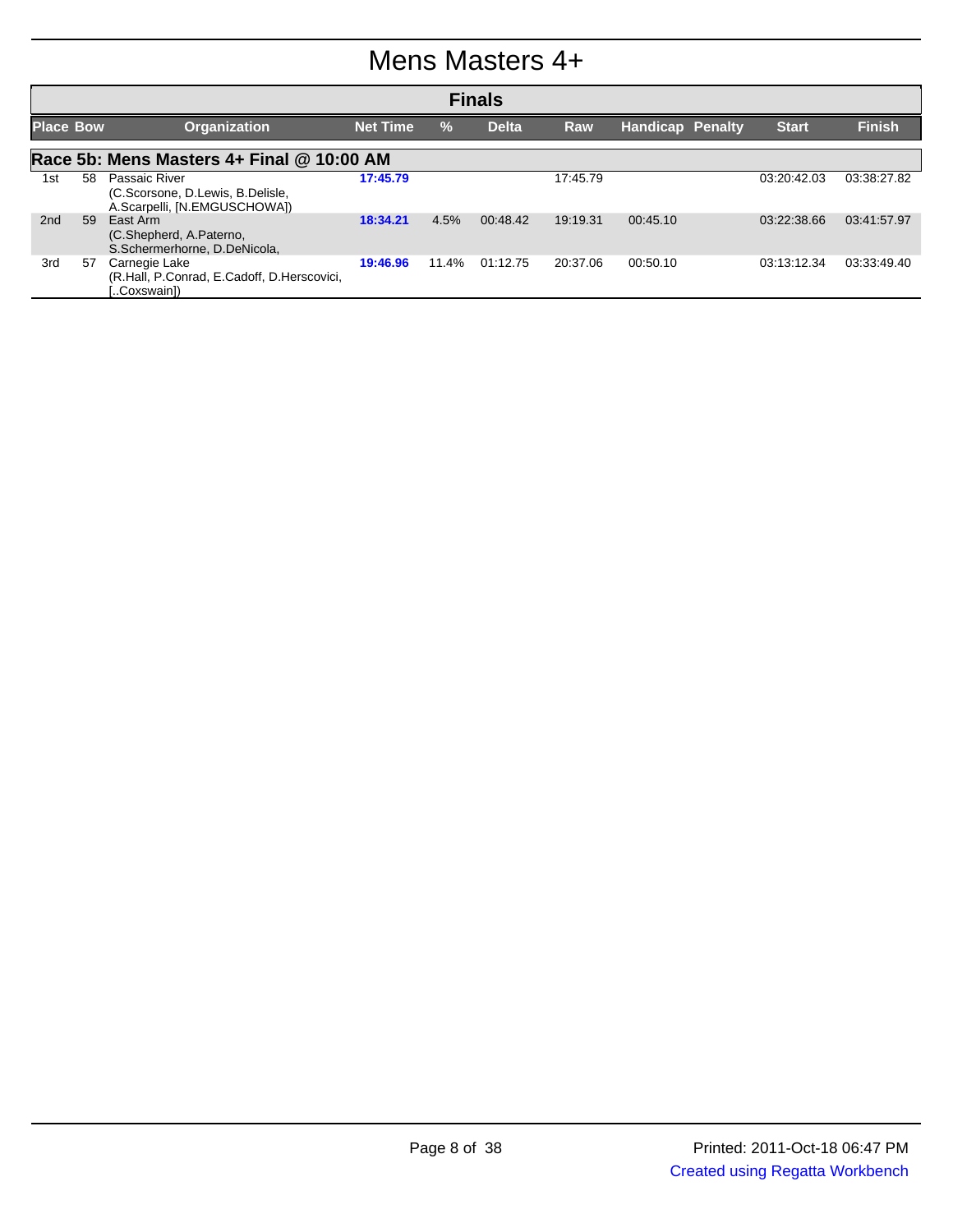# Mens Open 1x

|                  | <b>Finals</b> |                                        |                 |               |              |            |                         |              |               |  |  |  |
|------------------|---------------|----------------------------------------|-----------------|---------------|--------------|------------|-------------------------|--------------|---------------|--|--|--|
| <b>Place Bow</b> |               | <b>Organization</b>                    | <b>Net Time</b> | $\frac{9}{6}$ | <b>Delta</b> | <b>Raw</b> | <b>Handicap Penalty</b> | <b>Start</b> | <b>Finish</b> |  |  |  |
|                  |               | Race 6a: Mens Open 1x Final @ 10:04 AM |                 |               |              |            |                         |              |               |  |  |  |
| 1st              | 60            | New York RA (D. Wiedaseck)             | 19:16.03        |               |              | 19:16.03   |                         | 03:43:04.84  | 04:02:20.87   |  |  |  |
| 2 <sub>nd</sub>  | 62            | Carnegie Lake (T.Atrous)               | 19:49.62        | 2.9%          | 00:33.59     | 19:49.62   |                         | 03:43:34.35  | 04:03:23.97   |  |  |  |
|                  | 61            | Nereid BC (J.Fernandez)                | <b>Scratch</b>  |               |              |            |                         |              |               |  |  |  |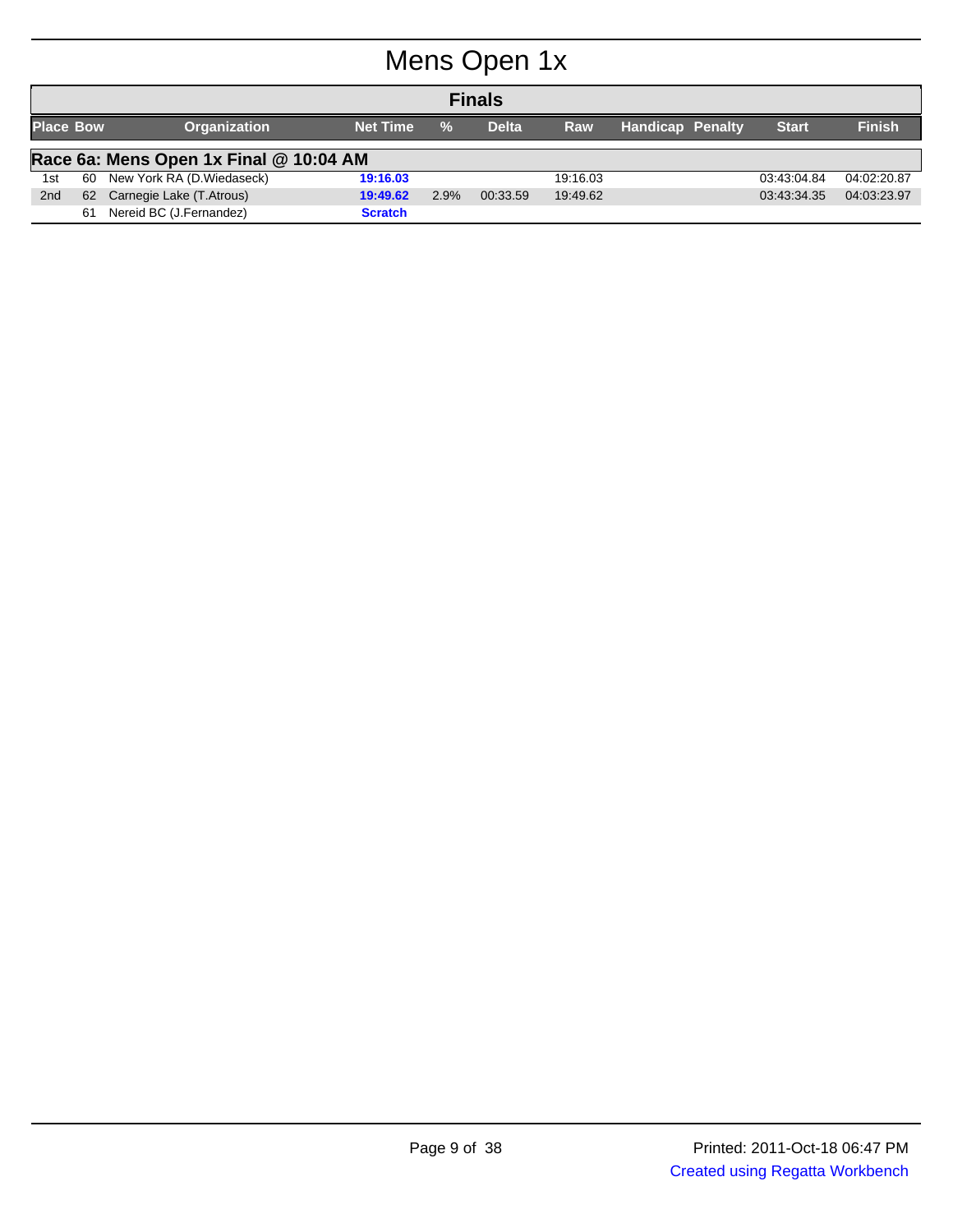# Mens Masters 1x (27 - 42)

|                  | <b>Finals</b>                                       |                            |                 |               |              |            |                         |              |               |  |  |  |
|------------------|-----------------------------------------------------|----------------------------|-----------------|---------------|--------------|------------|-------------------------|--------------|---------------|--|--|--|
| <b>Place Bow</b> |                                                     | <b>Organization</b>        | <b>Net Time</b> | $\frac{9}{6}$ | <b>Delta</b> | <b>Raw</b> | <b>Handicap Penalty</b> | <b>Start</b> | <b>Finish</b> |  |  |  |
|                  | Race 6b: Mens Masters 1x (27 - 42) Final @ 10:08 AM |                            |                 |               |              |            |                         |              |               |  |  |  |
| 1st              | 65                                                  | Nereid BC A (A.Van Helden) | 18:15.54        |               |              | 18:38.44   | 00:22.90                | 03:27:59.10  | 03:46:37.54   |  |  |  |
| 2 <sub>nd</sub>  | 63                                                  | Nereid BC D (M.Coccoz)     | 20:36.71        | 12.9%         | 02:21.17     | 20:59.61   | 00:22.90                | 03:27:48.59  | 03:48:48.20   |  |  |  |
| 3rd              | 64                                                  | Harlem River (A.Gordon)    | 22:05.27        | 21.0%         | 01:28.56     | 22:05.27   |                         | 03:38:24.77  | 04:00:30.04   |  |  |  |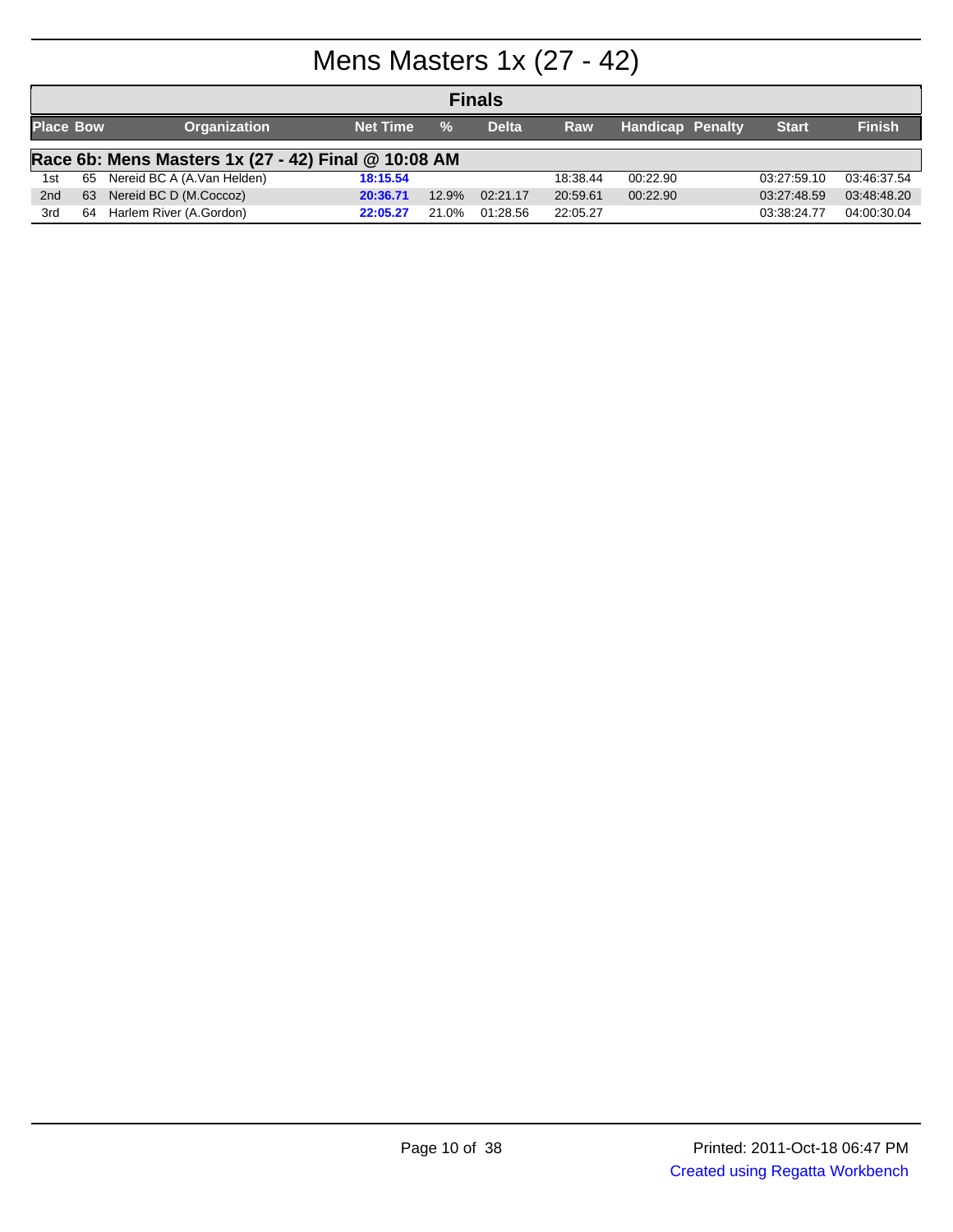# Mens Masters 1x (43 - 54)

| <b>Finals</b>    |    |                                                     |                 |               |              |          |                         |  |              |               |
|------------------|----|-----------------------------------------------------|-----------------|---------------|--------------|----------|-------------------------|--|--------------|---------------|
| <b>Place Bow</b> |    | <b>Organization</b>                                 | <b>Net Time</b> | $\frac{0}{2}$ | <b>Delta</b> | Raw      | <b>Handicap Penalty</b> |  | <b>Start</b> | <b>Finish</b> |
|                  |    | Race 6c: Mens Masters 1x (43 - 54) Final @ 10:12 AM |                 |               |              |          |                         |  |              |               |
| 1st              | 66 | Nereid BC C (G.Stuart)                              | 18:17.80        |               |              | 19:12.50 | 00:54.70                |  | 03:28:55.57  | 03:48:08.07   |
| 2 <sub>nd</sub>  | 67 | East End (J.Divan)                                  | 19:10.69        | 4.8%          | 00:52.89     | 19:48.89 | 00:38.20                |  | 03:44:33.56  | 04:04:22.45   |
| 3rd              | 71 | Nereid BC E (E.Hagberg)                             | 19:22.57        | 5.9%          | 00:11.88     | 19:22.57 |                         |  | 03:29:55.28  | 03:49:17.85   |
| 4th              | 68 | Nereid BC D (I.Hawkins)                             | 19:59.60        | 9.3%          | 00:37.03     | 20:27.90 | 00:28.30                |  | 03:29:13.14  | 03:49:41.04   |
| 5th              | 70 | Passaic River (M.Monplaisir)                        | 20:13.86        | 10.6%         | 00:14.26     | 20:13.86 |                         |  | 03:44:55.38  | 04:05:09.24   |
| 6th              | 69 | Nereid BC A (C.Johnston)                            | 20:33.29        | 12.3%         | 00:19.43     | 20:40.29 | 00:07.00                |  | 03:29:31.10  | 03:50:11.39   |
| 7th              | 72 | Nereid BC B (D.Wolf)                                | 22:50.63        | 24.9%         | 02:17.34     | 23:28.83 | 00:38.20                |  | 03:30:43.67  | 03:54:12.50   |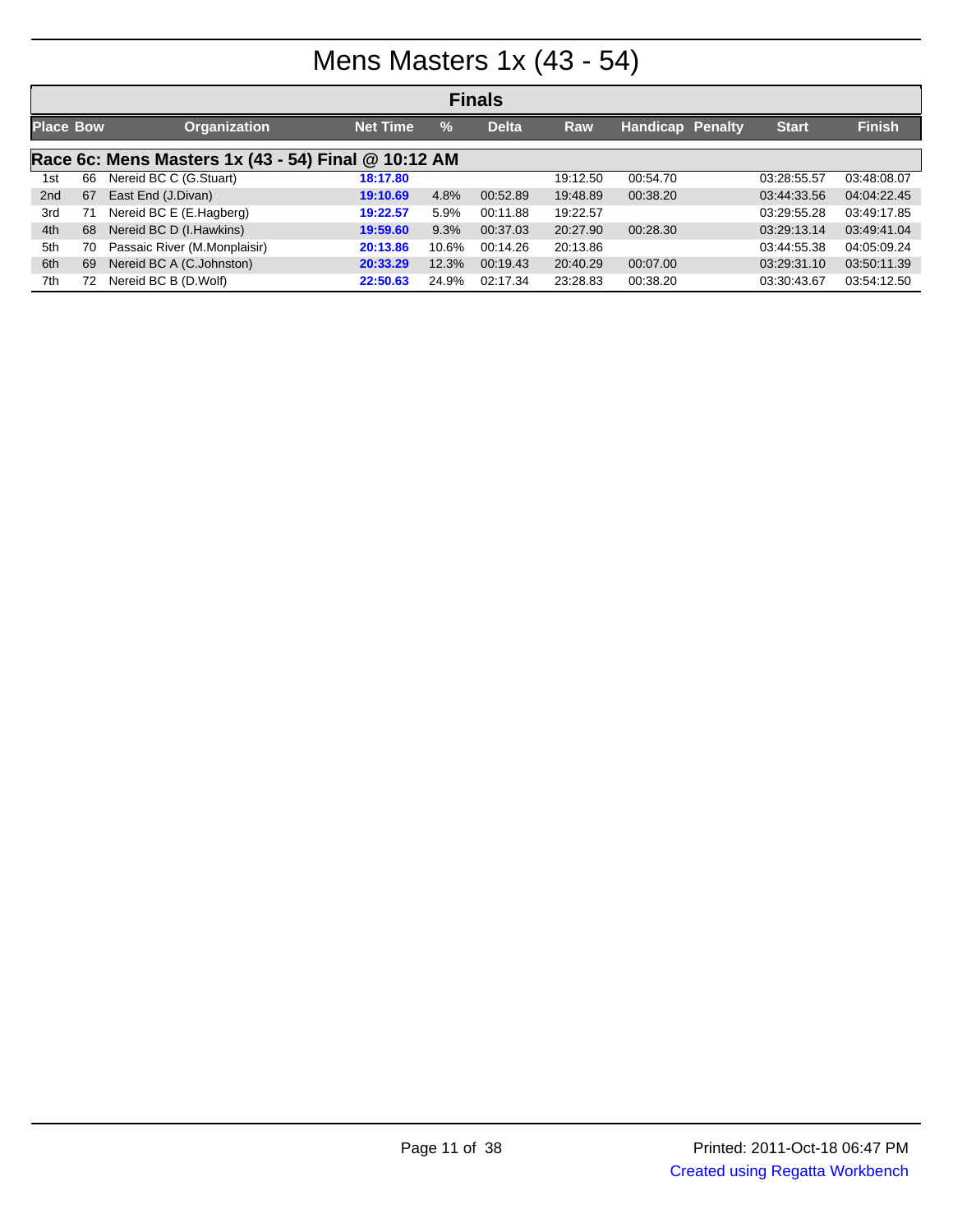# Mens Sr. Masters 1x (55+)

|                  | <b>Finals</b> |                                                     |                                 |               |              |            |                         |              |               |  |  |
|------------------|---------------|-----------------------------------------------------|---------------------------------|---------------|--------------|------------|-------------------------|--------------|---------------|--|--|
| <b>Place Bow</b> |               | <b>Organization</b>                                 | <b>Net Time</b>                 | $\frac{9}{6}$ | <b>Delta</b> | <b>Raw</b> | <b>Handicap Penalty</b> | <b>Start</b> | <b>Finish</b> |  |  |
|                  |               | Race 6d: Mens Sr. Masters 1x (55+) Final @ 10:18 AM |                                 |               |              |            |                         |              |               |  |  |
| 1st              | 80            | Nereid BC B (J.Oliver)                              | 21:44.46                        |               |              | 22:03.36   | 00:18.90                | 03:33:21.00  | 03:55:24.36   |  |  |
| 2 <sub>nd</sub>  | 78            | Unaffiliated (USA) B (c.blessing)                   | 21:52.94                        | 0.7%          | 00:08.48     | 22:47.64   | 00:54.70                | 03:58:15.18  | 04:21:02.82   |  |  |
| 3rd              | 76            | Unaffiliated (USA) A (M.Waggaman)                   | 22:11.73                        | 2.1%          | 00:18.79     | 22:44.33   | 00:32.60                | 03:51:17.17  | 04:14:01.50   |  |  |
| 4th              | 79            | Passaic River A (V.Chell)                           | 24:18.54                        | 11.8%         | 02:06.81     | 25:05.74   | 00:47.20                | 03:54:58.91  | 04:20:04.65   |  |  |
| 5th              | 75            | Passaic River E (B.Morris)                          | 29:24.32                        | 35.3%         | 05:05.78     | 30:04.12   | 00:39.80                | 03:59:57.23  | 04:30:01.35   |  |  |
|                  | 73            | Nereid BC C (G.Freimarck)                           | <b>Did Not</b><br><b>Finish</b> |               |              |            |                         |              |               |  |  |
|                  | 74            | Passaic River B (J.Bone)                            | <b>Did Not</b><br><b>Finish</b> |               |              |            |                         |              |               |  |  |
|                  | 77            | Nereid BC A (P.Gartenberg)                          | <b>Scratch</b>                  |               |              |            |                         |              |               |  |  |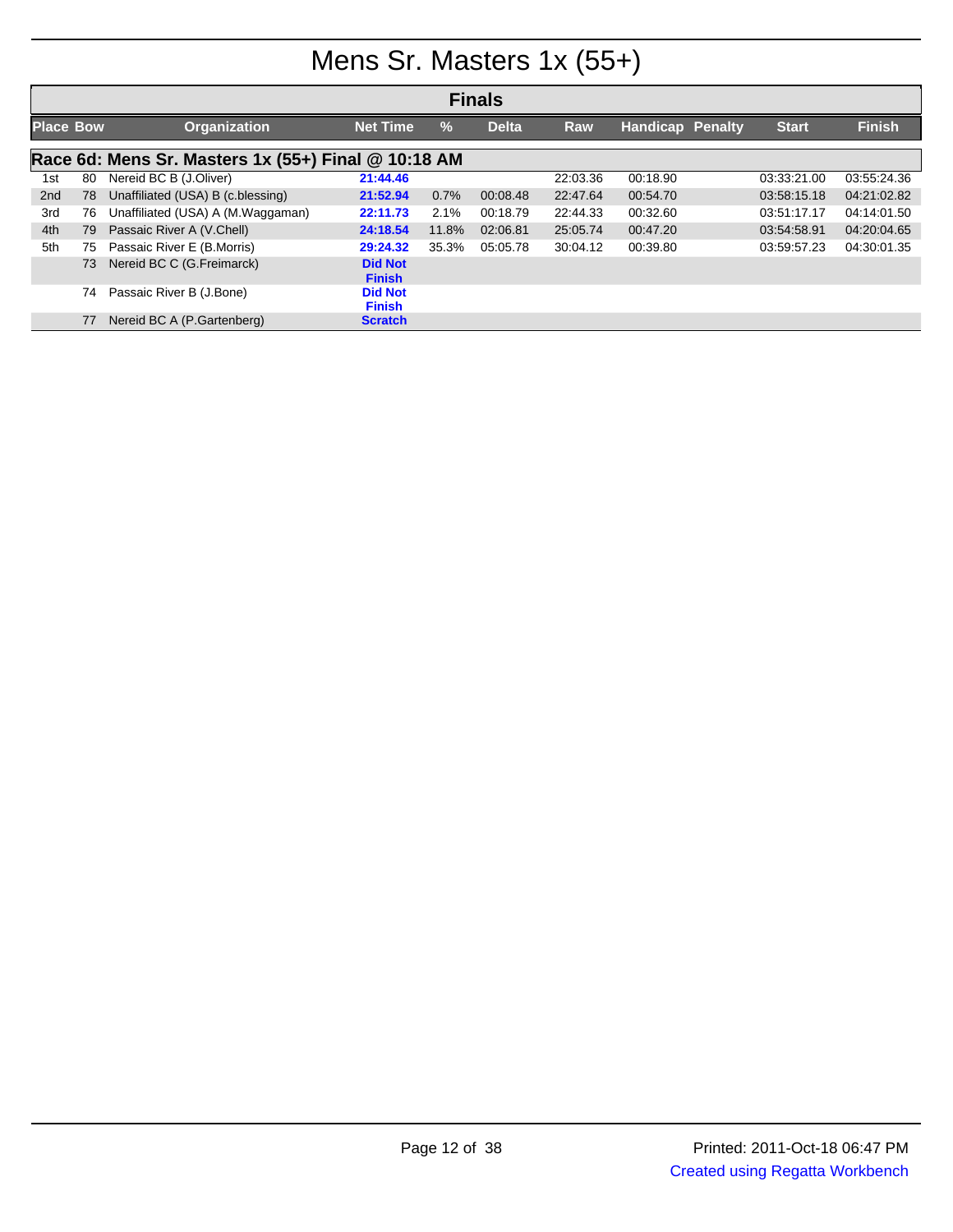### Mens Novice 1x

| <b>Finals</b>    |    |                                          |                 |               |              |            |                         |  |             |               |
|------------------|----|------------------------------------------|-----------------|---------------|--------------|------------|-------------------------|--|-------------|---------------|
| <b>Place Bow</b> |    | <b>Organization</b>                      | <b>Net Time</b> | $\frac{9}{6}$ | <b>Delta</b> | <b>Raw</b> | <b>Handicap Penalty</b> |  | Start       | <b>Finish</b> |
|                  |    | Race 6e: Mens Novice 1x Final @ 10:24 AM |                 |               |              |            |                         |  |             |               |
| 1st              | 81 | NYRA- New Jersey (B.Castro)              | 24:45.89        |               |              | 24:45.89   |                         |  | 04:03:35.99 | 04:28:21.88   |
|                  | 82 | Nereid BC (M.Hopkins)                    | <b>Scratch</b>  |               |              |            |                         |  |             |               |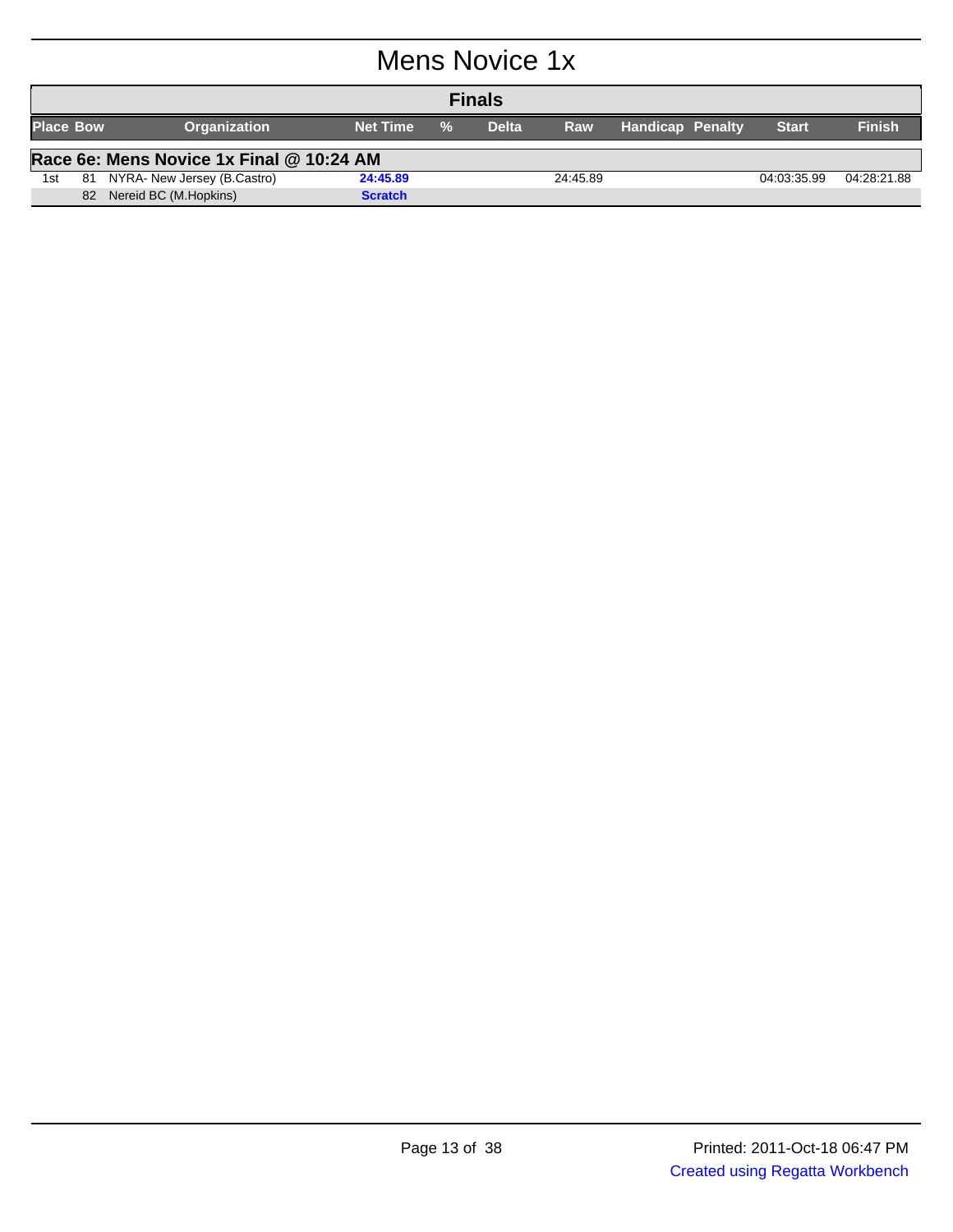### Mens HS Youth 1x

|                  |    |                                            |                 |       | <b>Finals</b> |          |                         |              |               |
|------------------|----|--------------------------------------------|-----------------|-------|---------------|----------|-------------------------|--------------|---------------|
| <b>Place Bow</b> |    | <b>Organization</b>                        | <b>Net Time</b> | %     | <b>Delta</b>  | Raw      | <b>Handicap Penalty</b> | <b>Start</b> | <b>Finish</b> |
|                  |    | Race 6f: Mens HS Youth 1x Final @ 10:30 AM |                 |       |               |          |                         |              |               |
| 1st              | 87 | Newburgh (m.scholl)                        | 17:48.12        |       |               | 17:48.12 |                         | 04:05:59.62  | 04:23:47.74   |
| 2 <sub>nd</sub>  | 95 | Nereid BC B (J.Sluis)                      | 18:40.04        | 4.9%  | 00:51.92      | 18:40.04 |                         | 03:36:23.85  | 03:55:03.89   |
| 3rd              | 93 | Nereid BC A (A.Criscitiello)               | 18:40.86        | 4.9%  | 00:00.82      | 18:40.86 |                         | 03:35:36.44  | 03:54:17.30   |
| 4th              | 83 | East End (H.Bingham)                       | 19:04.50        | 7.2%  | 00:23.64      | 19:04.50 |                         | 04:04:22.12  | 04:23:26.62   |
| 5th              | 84 | Swan Creek A (D.Ashton)                    | 20:20.39        | 14.3% | 01:15.89      | 20:20.39 |                         | 04:05:02.23  | 04:25:22.62   |
| 6th              | 90 | Teaneck (B.Manahan)                        | 20:37.04        | 15.8% | 00:16.65      | 20:37.04 |                         | 04:08:37.72  | 04:29:14.76   |
| 7th              | 94 | St. Joseph HS NJ A (P.Wagner)              | 20:46.90        | 16.7% | 00:09.86      | 20:46.90 |                         | 04:09:25.45  | 04:30:12.35   |
| 8th              | 91 | St. Joseph HS NJ C (C.Ambrico)             | 22:14.75        | 25.0% | 01:27.85      | 22:14.75 |                         | 04:09:05.76  | 04:31:20.51   |
| 9th              | 89 | St. Joseph HS NJ B (B. Walker)             | 22:36.86        | 27.0% | 00:22.11      | 22:36.86 |                         | 04:07:48.10  | 04:30:24.96   |
| 10 <sub>th</sub> | 86 | St. Joseph HS NJ D (J.Gallagher)           | 22:55.96        | 28.8% | 00:19.10      | 22:55.96 |                         | 04:05:43.71  | 04:28:39.67   |
| 11th             | 96 | Swan Creek B (J.Ross)                      | 23:13.74        | 30.5% | 00:17.78      | 23:13.74 |                         | 04:09:49.44  | 04:33:03.18   |
| 12 <sub>th</sub> | 88 | St. Peters Prep (I. Flannery)              | 23:57.08        | 34.5% | 00:43.34      | 23:57.08 |                         | 04:07:19.79  | 04:31:16.87   |
| 13th             | 85 | Nereid BC E (R.Hawkins)                    | 24:37.03        | 38.3% | 00:39.95      | 24:37.03 |                         | 03:35:21.65  | 03:59:58.68   |
|                  | 92 | River Rowing A (S.Trow)                    | <b>Scratch</b>  |       |               |          |                         |              |               |
|                  | 97 | River Rowing B (J.Witkowski)               | <b>Scratch</b>  |       |               |          |                         |              |               |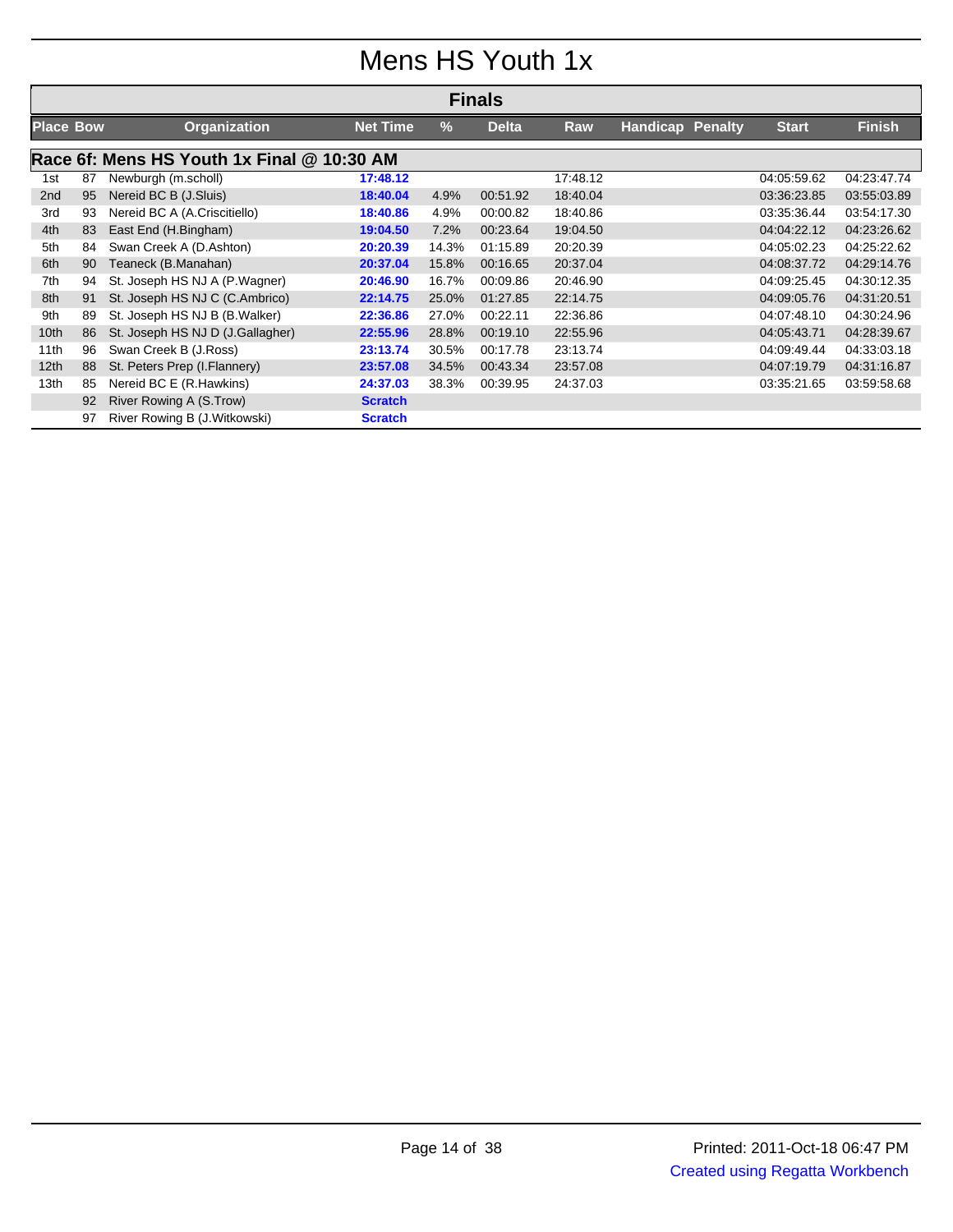# Mens Recreational 1x

|                  | <b>Finals</b>                                 |                           |                 |               |              |            |                  |              |               |  |
|------------------|-----------------------------------------------|---------------------------|-----------------|---------------|--------------|------------|------------------|--------------|---------------|--|
| <b>Place Bow</b> |                                               | <b>Organization</b>       | <b>Net Time</b> | $\frac{0}{2}$ | <b>Delta</b> | <b>Raw</b> | Handicap Penalty | <b>Start</b> | <b>Finish</b> |  |
|                  | Race 7: Mens Recreational 1x Final @ 10:42 AM |                           |                 |               |              |            |                  |              |               |  |
| 1st              | 98                                            | Highlands A (M.Riedel)    | 26:24.63        |               |              | 26:24.63   |                  | 04:49:25.03  | 05:15:49.66   |  |
| 2 <sub>nd</sub>  | 99                                            | Highlands B (L.Brazaitis) | 35:05.39        | 32.9%         | 08:40.76     | 35:05.39   |                  | 04:51:54.39  | 05:26:59.78   |  |
|                  | 100                                           | Nereid BC (C.Reilly)      | <b>Scratch</b>  |               |              |            |                  |              |               |  |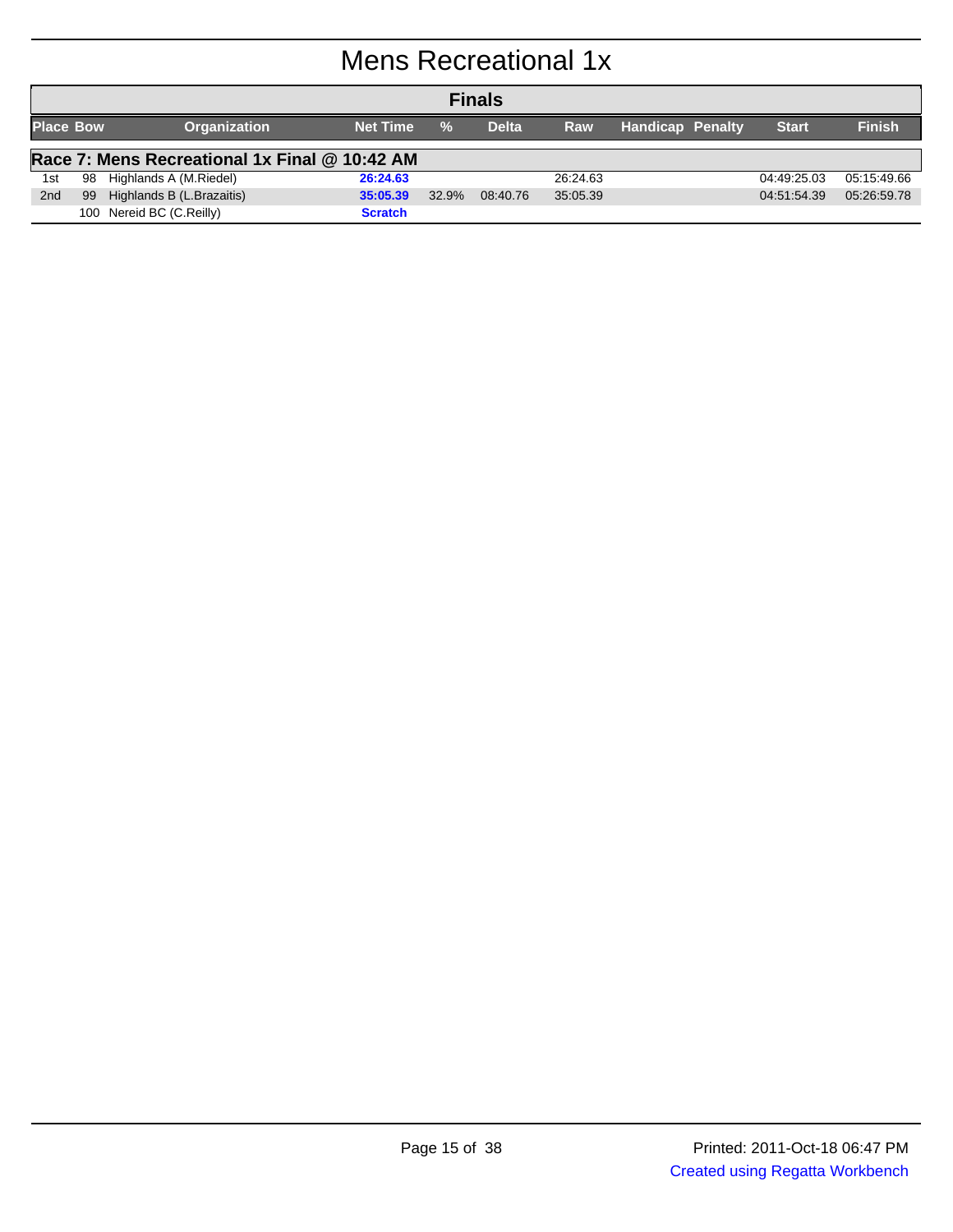### Womens Youth 8+

|                  | <b>Finals</b> |                                                                                                                                    |                 |       |              |            |                         |  |              |               |
|------------------|---------------|------------------------------------------------------------------------------------------------------------------------------------|-----------------|-------|--------------|------------|-------------------------|--|--------------|---------------|
| <b>Place Bow</b> |               | <b>Organization</b>                                                                                                                | <b>Net Time</b> | $\%$  | <b>Delta</b> | <b>Raw</b> | <b>Handicap Penalty</b> |  | <b>Start</b> | <b>Finish</b> |
|                  |               | Race 9a: Womens Youth 8+ Final @ 10:50 AM                                                                                          |                 |       |              |            |                         |  |              |               |
| 1st              |               | 102 Greenwich A<br>(C.Oarr, N.Birkhold, M.Slabbert,<br>I. Thalheim, H. Balikci, A. Slabbert, G. burke,<br>W.Lees, [G.Volterra])    | 16:35.08        |       |              | 16:35.08   |                         |  | 04:28:26.02  | 04:45:01.10   |
| 2 <sub>nd</sub>  |               | 101 Port Rowing B<br>(C.DiMaggio, A.DiPreta, S.Pinkus,<br>V.Signorini, S.Kumra, K.Shedrofsky,<br>Y.May, C.Hickey, [j.barshay])     | 18:20.69        | 10.6% | 01:45.61     | 18:20.69   |                         |  | 04:18:17.82  | 04:36:38.51   |
| 3rd              |               | 104 Nutley<br>(E.Martin, V.Botti, T.Lupo, J.Ozyjowski,<br>C.O'Mara, T.O'Mara, M.Fernandez,<br>D.Gutierrez, [M.Benitez])            | 18:34.79        | 12.0% | 00:14.10     | 18:34.79   |                         |  | 04:18:57.98  | 04:37:32.77   |
| 4th              |               | 109 Greenwich B<br>(K.Cooper, B.Bryant, T.Daniel,<br>A.Blomgren, V.Meskers, Z.Ng, H.Bayer,<br>J. Whitehill, [C. Perez])            | 18:38.69        | 12.4% | 00:03.90     | 18:38.69   |                         |  | 04:35:58.49  | 04:54:37.18   |
| 5th              |               | 106 Greenwich C<br>(E.Rosa di Sant, K.Cracraft, P.Donaldson,<br>L.Nolan, N.Traynor, N.Morin, A.Svedin,<br>I.Meskers, [J.Grossman]) | 19:10.48        | 15.6% | 00:31.79     | 19:10.48   |                         |  | 04:38:07.76  | 04:57:18.24   |
| 6th              |               | 108 Row New York B<br>(M.Avin, R.Ayhan, D.Barclay, K.Bush,<br>H.Chun, T.Cobb, A.Cullen, D.Kilgallen,<br>[C.Di Maio])               | 19:22.11        | 16.8% | 00:11.63     | 19:22.11   |                         |  | 04:29:40.88  | 04:49:02.99   |
| 7th              |               | 105 Swan Creek<br>(J.Savage, M.Godshall, C.Razzano,<br>S.Marki, M.Rudolph, H.Wortell, M.King,<br>k.fox, [C.Fitzsimons])            | 19:24.73        | 17.0% | 00:02.62     | 19:24.73   |                         |  | 04:37:25.85  | 04:56:50.58   |
| 8th              |               | 107 Port Rowing A<br>(M.Ferris, I.Goetze, T.Hirshfield, E.Drum,<br>M.Omeltchenko, L.Levinger, E.Sloan,<br>S.Reali, [M.Nelson])     | 19:47.65        | 19.4% | 00:22.92     | 19:47.65   |                         |  | 04:19:52.88  | 04:39:40.53   |
|                  |               | 103 Row New York A<br>(A.Bokhari, E.Buford, V.Castillo, J.Small,<br>S.McCann, A.Presto, A.Zayas, K.Nozile,<br>[D.Matute])          | <b>Scratch</b>  |       |              |            |                         |  |              |               |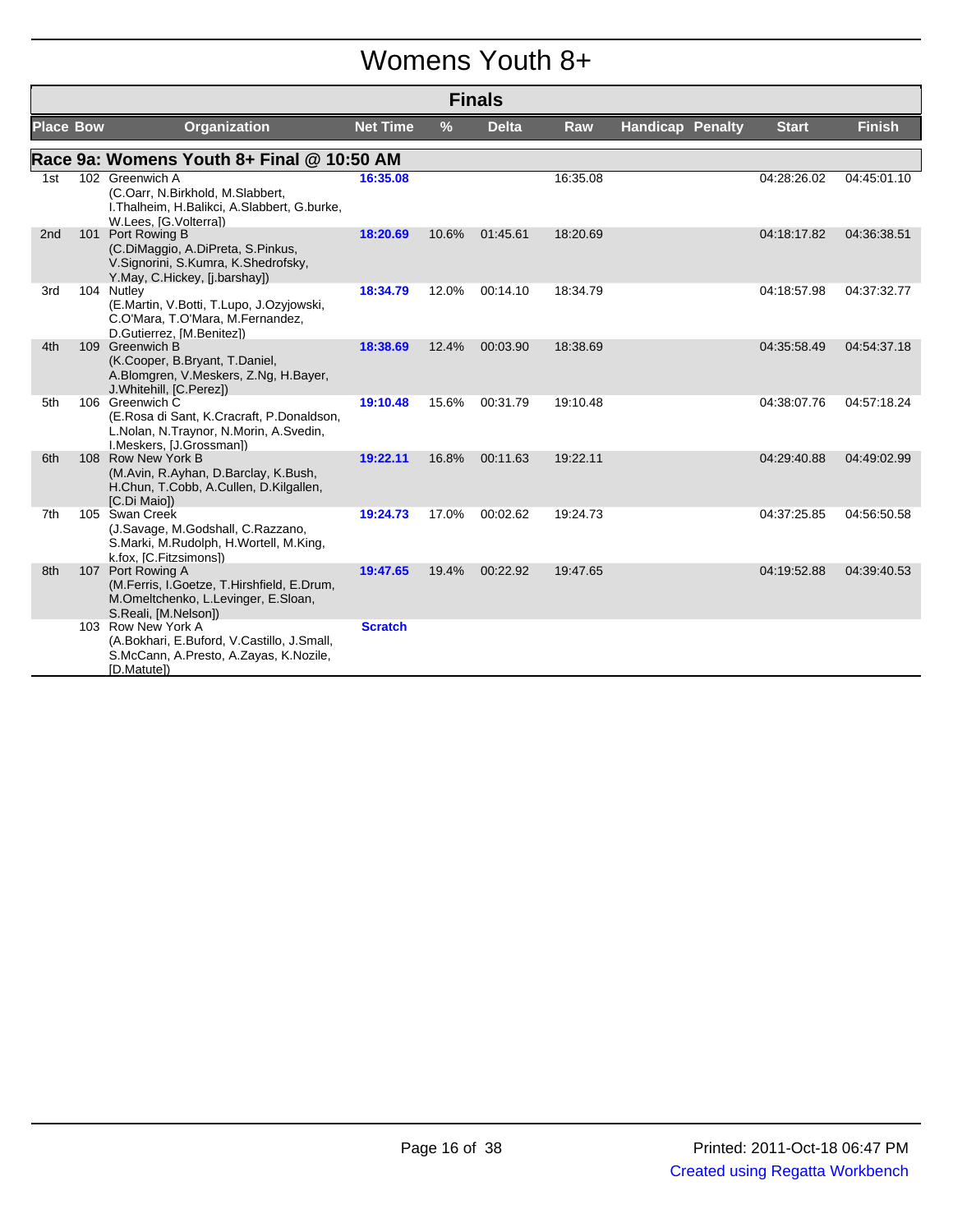### Womens Novice 8+

|                  | <b>Finals</b> |                                                                                                                          |                 |               |              |          |                         |              |               |  |
|------------------|---------------|--------------------------------------------------------------------------------------------------------------------------|-----------------|---------------|--------------|----------|-------------------------|--------------|---------------|--|
| <b>Place Bow</b> |               | <b>Organization</b>                                                                                                      | <b>Net Time</b> | $\frac{9}{6}$ | <b>Delta</b> | Raw      | <b>Handicap Penalty</b> | <b>Start</b> | <b>Finish</b> |  |
|                  |               | Race 9b: Womens Novice 8+ Final @ 10:58 AM                                                                               |                 |               |              |          |                         |              |               |  |
| 1st              | 111           | Greenwich E<br>(E.Gilson, m.armelin, K.Aiello, N.Puente,<br>C.Roberts, S.Baird, C.Crouchley, S.Rye,<br>[M.Hsu])          | 21:26.61        |               |              | 21:26.61 |                         | 04:39:42.92  | 05:01:09.53   |  |
| 2 <sub>nd</sub>  |               | 112 Rye<br>(A.Mustafic, C.Davitt, H.Orr, M.Friedel,<br>E.Gager, a.Kotyza, A.Sullivan, O.Iles,<br>[M.Kutsch])             | 22:07.67        | 3.2%          | 00:41.06     | 22:07.67 |                         | 04:48:10.01  | 05:10:17.68   |  |
| 3rd              | 110           | <b>New York University</b><br>(L.Ayers, C.Carini, J.Schaus, M.Mende,<br>Q.Goh, N.Parsley, L.Hu, H.Donato,                | 22:23.08        | 4.4%          | 00:15.41     | 22:23.08 |                         | 04:36:50.19  | 04:59:13.27   |  |
| 4th              | 114           | Port Rowing<br>(s. silverstein, H. Tung, L. Meyer, M. Katz,<br>j.hecht, N.Young, J.Sims, D.Tawfik,<br>[s.jones])         | 24:50.10        | 15.8%         | 02:27.02     | 24:50.10 |                         | 04:39:04.71  | 05:03:54.81   |  |
| 5th              | 113           | Greenwich D<br>(K.Davis, E.Forstbauer, A.Shulman,<br>S.Meisel, L.Moran, A.Lycouris,<br>M.Keatinge, E.Weinstein, [J.Jay]) | 26:15.25        | 22.4%         | 01:25.15     | 26:15.25 |                         | 04:46:26.59  | 05:12:41.84   |  |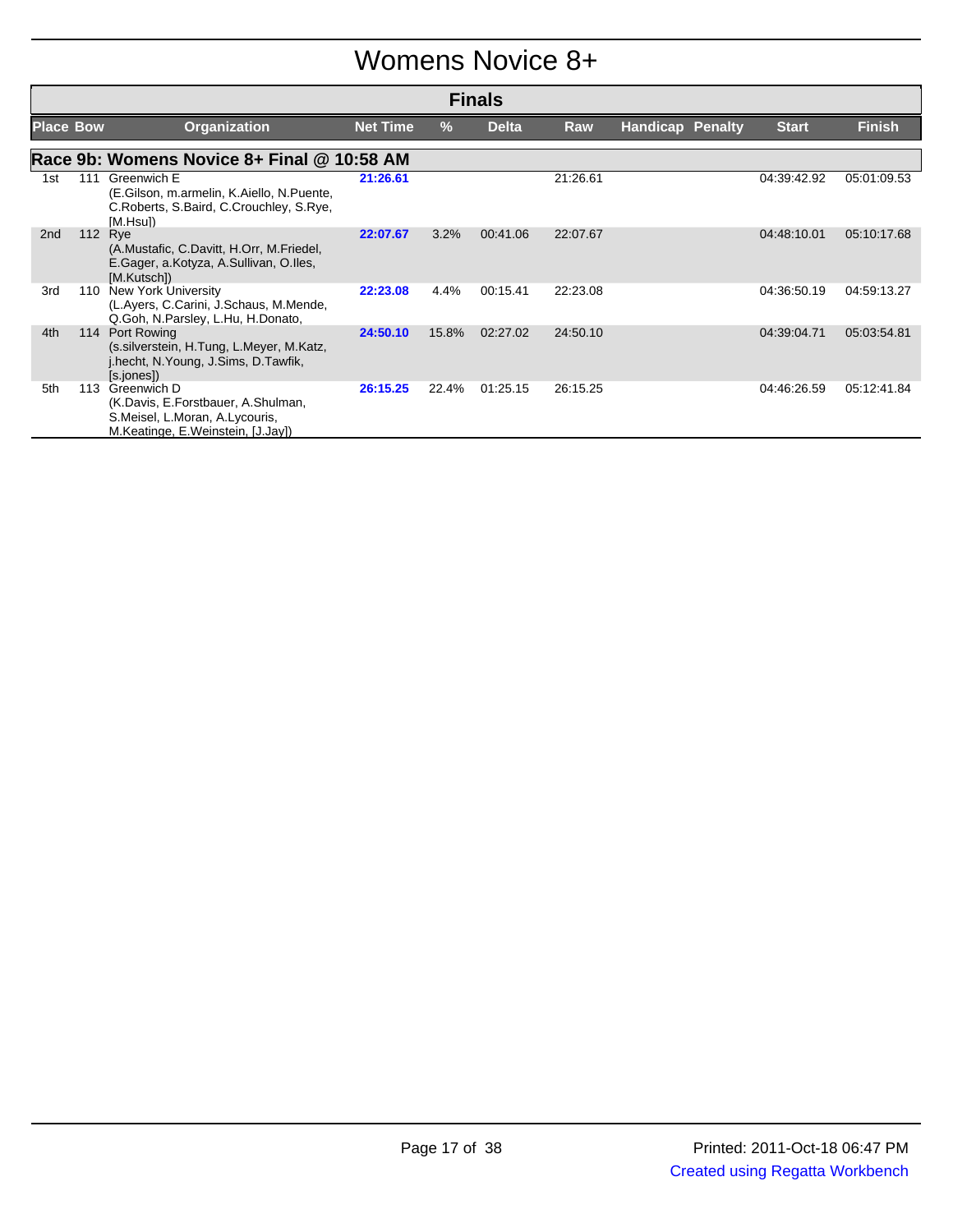### Mens Youth 4+

|                  | <b>Finals</b> |                                                                                             |                 |       |              |          |                         |              |               |  |
|------------------|---------------|---------------------------------------------------------------------------------------------|-----------------|-------|--------------|----------|-------------------------|--------------|---------------|--|
| <b>Place Bow</b> |               | <b>Organization</b>                                                                         | <b>Net Time</b> | %     | <b>Delta</b> | Raw      | <b>Handicap Penalty</b> | <b>Start</b> | <b>Finish</b> |  |
|                  |               | Race 10: Mens Youth 4+ Final @ 11:06 AM                                                     |                 |       |              |          |                         |              |               |  |
| 1st              |               | 115 Mountain Lakes B<br>(M.Walsh, J.Vyff, S.Bouzane, K.Lachman,<br>[E.Oram])                | 15:58.04        |       |              | 15:58.04 |                         | 04:53:28.90  | 05:09:26.94   |  |
| 2nd              |               | 127 Viking A<br>(J.Chong, R.Valenzuela, A.Montesinos,<br>E.Warrell, [A.Rivell])             | 16:19.26        | 2.2%  | 00:21.22     | 16:19.26 |                         | 04:58:28.22  | 05:14:47.48   |  |
| 3rd              |               | 120 Port Rowing A<br>(L.Firland-Schill, B.Schor, Z.Herron,<br>J.Finkelstein, [P.Verdirame]) | 16:28.98        | 3.2%  | 00:09.72     | 16:28.98 |                         | 04:55:44.38  | 05:12:13.36   |  |
| 4th              |               | 124 Viking B<br>(R.Rimmele, S.Ratte, M.Ratte, B.Scheeler,<br>[K.Hair]                       | 16:33.61        | 3.7%  | 00:04.63     | 16:33.61 |                         | 04:57:17.12  | 05:13:50.73   |  |
| 5th              |               | 129 Don Bosco A<br>(D.Cleary, D.Pallotta, C.Neville, C.Russo,<br>[M.Cleary])                | 16:40.46        | 4.4%  | 00:06.85     | 16:40.46 |                         | 04:59:49.29  | 05:16:29.75   |  |
| 6th              |               | 126 Don Bosco D<br>(M.Mceachern, P.Festa, m.dwyer,<br>A.Wunsch, [C.Malley])                 | 16:50.11        | 5.4%  | 00:09.65     | 16:50.11 |                         | 04:58:08.03  | 05:14:58.14   |  |
| 7th              |               | 125 Port Rowing B<br>(J.Kagan, J.Greenwald, C.Jenkinson,<br>M.McAuliffe, [M.Carras])        | 17:03.72        | 6.9%  | 00:13.61     | 17:03.72 |                         | 04:57:31.77  | 05:14:35.49   |  |
| 8th              |               | 117 Mountain Lakes A<br>(D.Parsey, B.Wilkens, E.Watson, M.Abate,<br>[J.Conlin])             | 17:05.77        | 7.1%  | 00:02.05     | 17:05.77 |                         | 04:54:36.58  | 05:11:42.35   |  |
| 9th              |               | 118 Nutley A<br>(F.DeBlasio, D.DePersio, M.O'Keefe,<br>R.Gallagher, [C.Brooks])             | 17:31.53        | 9.8%  | 00:25.76     | 17:31.53 |                         | 04:55:01.38  | 05:12:32.91   |  |
| 10th             |               | 123 Don Bosco B<br>(T.Biby, M.Sadowski, P.Getsos,<br>B.Mistretta, [D.Galimi])               | 17:35.53        | 10.2% | 00:04.00     | 17:35.53 |                         | 04:56:57.95  | 05:14:33.48   |  |
| 11th             |               | 134 Port Rowing A<br>(A.Moslow, S.Katz, M.DiGiovanni,<br>S.Moslow, [A.Herron])              | 17:44.28        | 11.1% | 00:08.75     | 17:44.28 |                         | 05:11:45.15  | 05:29:29.43   |  |
| 12th             |               | 130 NYRA- New Jersey<br>(A.Nowak, M.Auerbach, V.Villari, E.Ortiz,<br>[E.Langan])            | 18:07.67        | 13.5% | 00:23.39     | 18:07.67 |                         | 05:06:06.68  | 05:24:14.35   |  |
| 13th             |               | 122 Kearny<br>(J.Stahl, J.Grimm, S.Naik, M.Castaneda,<br>[P.McClelland])                    | 18:09.53        | 13.7% | 00:01.86     | 18:09.53 |                         | 04:56:38.87  | 05:14:48.40   |  |
| 14th             |               | 116 Don Bosco C<br>(M.Pepe, N.Lombardi, K.Schnaars,<br>t.kwiatkowski, [S.Weir])             | 18:35.72        | 16.5% | 00:26.19     | 18:35.72 |                         | 04:54:11.43  | 05:12:47.15   |  |
| 15th             |               | 121 Greenwich<br>(P.McAuley, A.Mark, M.Gould, A.Klevan,<br>[A.Hayashida])                   | 18:52.56        | 18.2% | 00:16.84     | 18:52.56 |                         | 04:56:12.48  | 05:15:05.04   |  |
| 16th             |               | 133 Mountain Lakes C<br>(M.Graham, M.Gregory, S.O'Dowd,<br>C.Gallo, [R.Kostak])             | 18:59.63        | 19.0% | 00:07.07     | 18:59.63 |                         | 05:08:14.15  | 05:27:13.78   |  |
| 17th             |               | 135 Viking C<br>(D.Warrell, T.Salazar, M.Ahmed,<br>B.McHugh, [F.Sutton])                    | 19:02.03        | 19.2% | 00:02.40     | 19:02.03 |                         | 05:13:43.08  | 05:32:45.11   |  |
| 18th             |               | 132 Rumson-Fair Haven<br>(Z.Beacher, M.Valko, B.Lenahan,<br>C.Cerruti, [C.Moser])           | 19:02.39        | 19.2% | 00:00.36     | 19:02.39 |                         | 05:06:52.96  | 05:25:55.35   |  |
| 19th             |               | 131 Nutley B<br>(d.kirk, A.Miskovich, F.Paris, M.Apito,<br>[K.Cole])                        | 19:32.13        | 22.3% | 00:29.74     | 19:32.13 |                         | 05:00:19.11  | 05:19:51.24   |  |
| 20th             |               | 119 St. Peters Prep B<br>(M.Dombrowski, S.Mullman, M.Crowe,<br>D.Berutti, [D.Aloia])        | 20:10.68        | 26.4% | 00:38.55     | 20:10.68 |                         | 04:55:24.53  | 05:15:35.21   |  |
| 21st             |               | 128 St. Peters Prep A<br>(C.Gelson, B.Lyons, N.Feste, B.Tuhy,<br>[R.Lillis]                 | 20:33.22        | 28.7% | 00:22.54     | 20:33.22 |                         | 04:59:38.62  | 05:20:11.84   |  |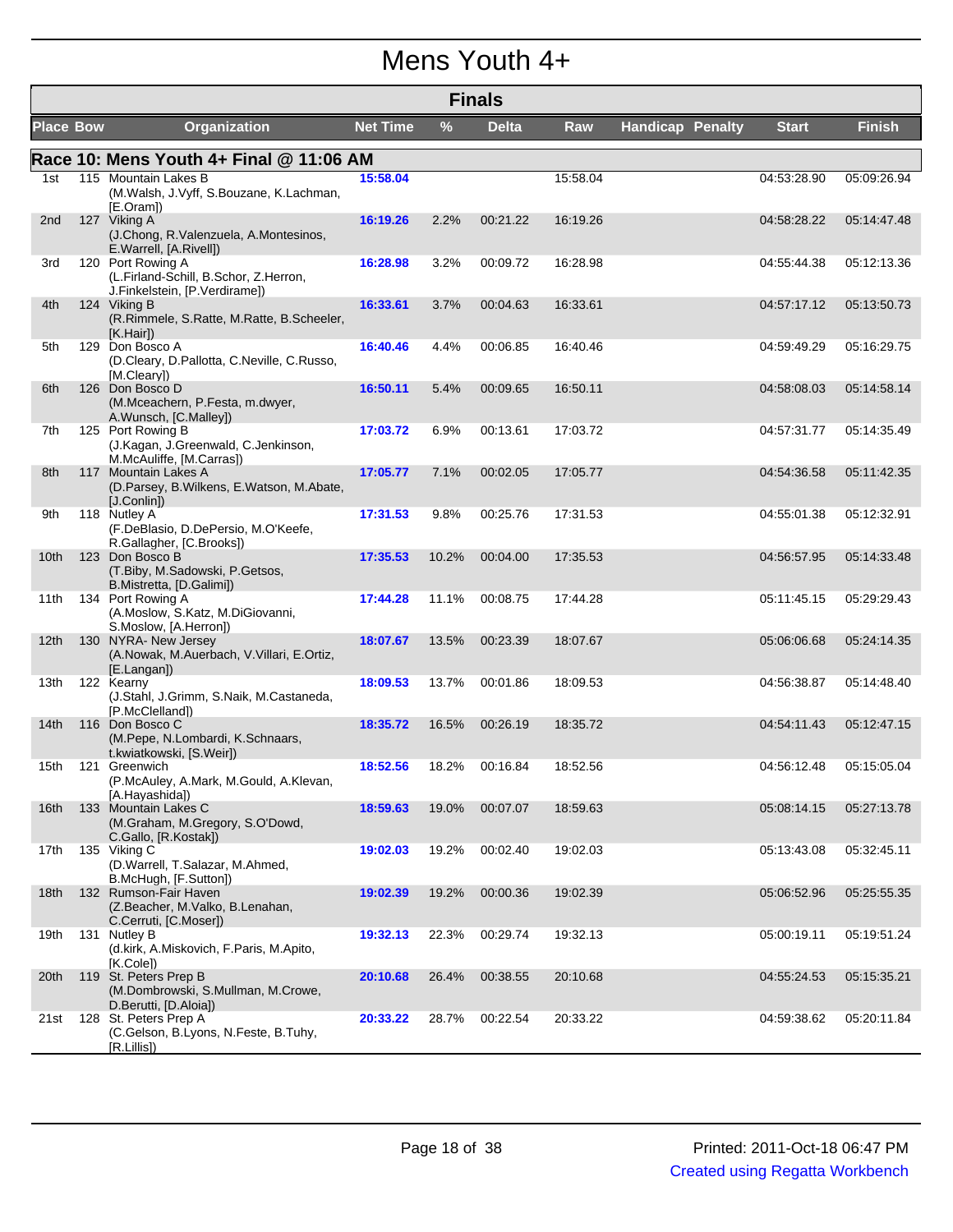### Womens Novice 4+

| <b>Finals</b>    |     |                                                                                        |                 |       |              |          |                         |  |              |               |
|------------------|-----|----------------------------------------------------------------------------------------|-----------------|-------|--------------|----------|-------------------------|--|--------------|---------------|
| <b>Place Bow</b> |     | Organization                                                                           | <b>Net Time</b> | $\%$  | <b>Delta</b> | Raw      | <b>Handicap Penalty</b> |  | <b>Start</b> | <b>Finish</b> |
|                  |     | Race 11: Womens Novice 4+ Final @ 11:21 AM                                             |                 |       |              |          |                         |  |              |               |
| 1st              | 137 | Port Rowing<br>(M.Alstodt, D.Vlahos, D.Katz, P.Waskover,<br>[T.Silverstein])           | 21:01.80        |       |              | 21:01.80 |                         |  | 05:22:15.94  | 05:43:17.74   |
| 2nd              |     | 136 Rumson-Fair Haven<br>(L.Mueller, L.Mueller, S.Valverde,<br>B.Parsons, [S.Ventura]) | 26:27.72        | 25.8% | 05:25.92     | 26:27.72 |                         |  | 05:21:34.92  | 05:48:02.64   |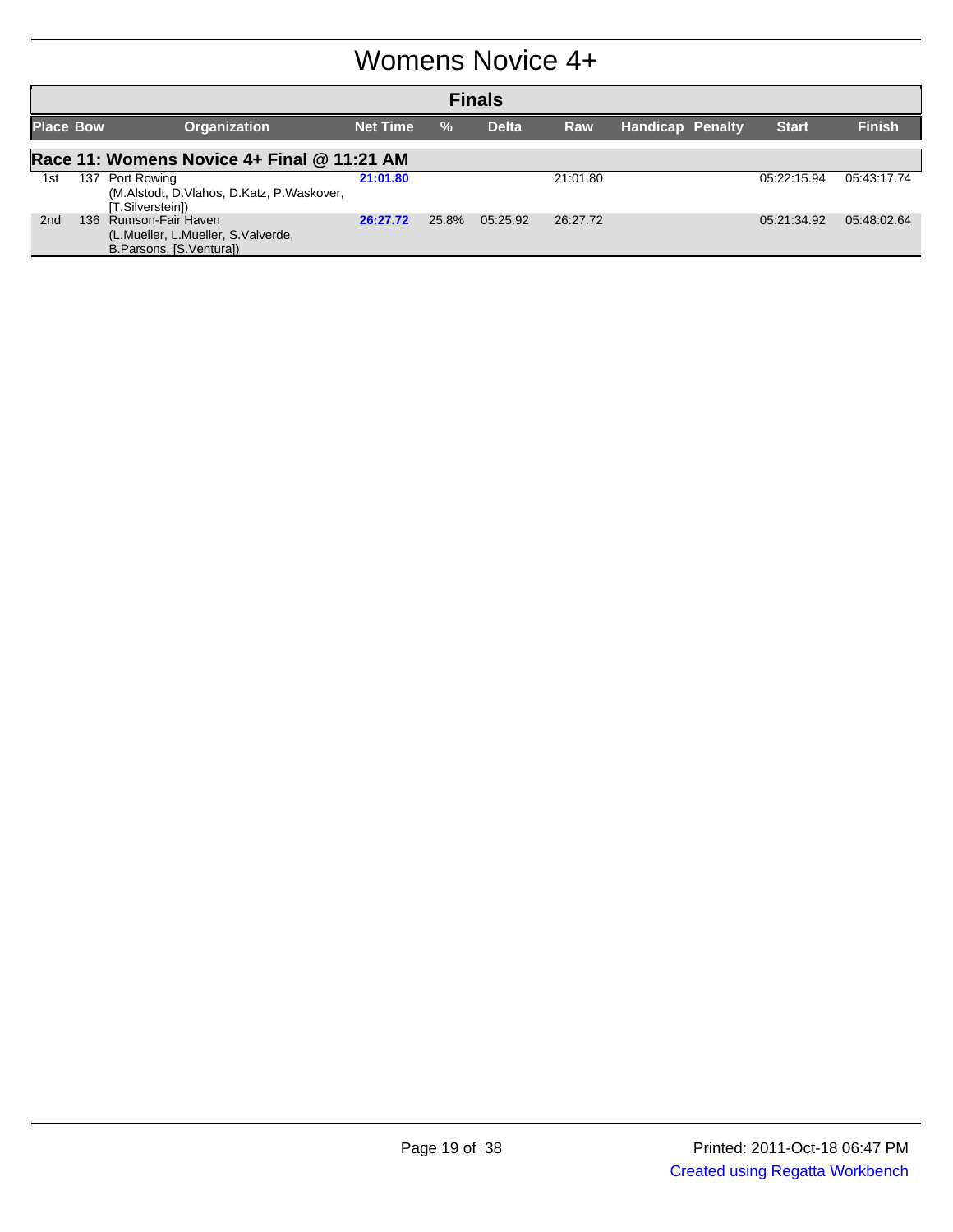# Womens Masters 2x (43+)

|                  | <b>Finals</b> |                                                    |                 |               |              |          |                         |              |               |  |
|------------------|---------------|----------------------------------------------------|-----------------|---------------|--------------|----------|-------------------------|--------------|---------------|--|
| <b>Place Bow</b> |               | <b>Organization</b>                                | <b>Net Time</b> | $\frac{0}{2}$ | <b>Delta</b> | Raw      | <b>Handicap Penalty</b> | <b>Start</b> | <b>Finish</b> |  |
|                  |               | Race 14c: Womens Masters 2x (43+) Final @ 12:30 PM |                 |               |              |          |                         |              |               |  |
| 1st              |               | 139 Nereid BC (P.Van Woensel, E.Martin)            | 21:08.42        |               |              | 21:08.42 |                         | 06:24:50.85  | 06:45:59.27   |  |
| 2 <sub>nd</sub>  |               | 138 New York RA (M.Greener, M.Bers)                | 22:34.39        | 6.8%          | 01:25.97     | 23:07.49 | 00:33.10                | 06:24:25.70  | 06:47:33.19   |  |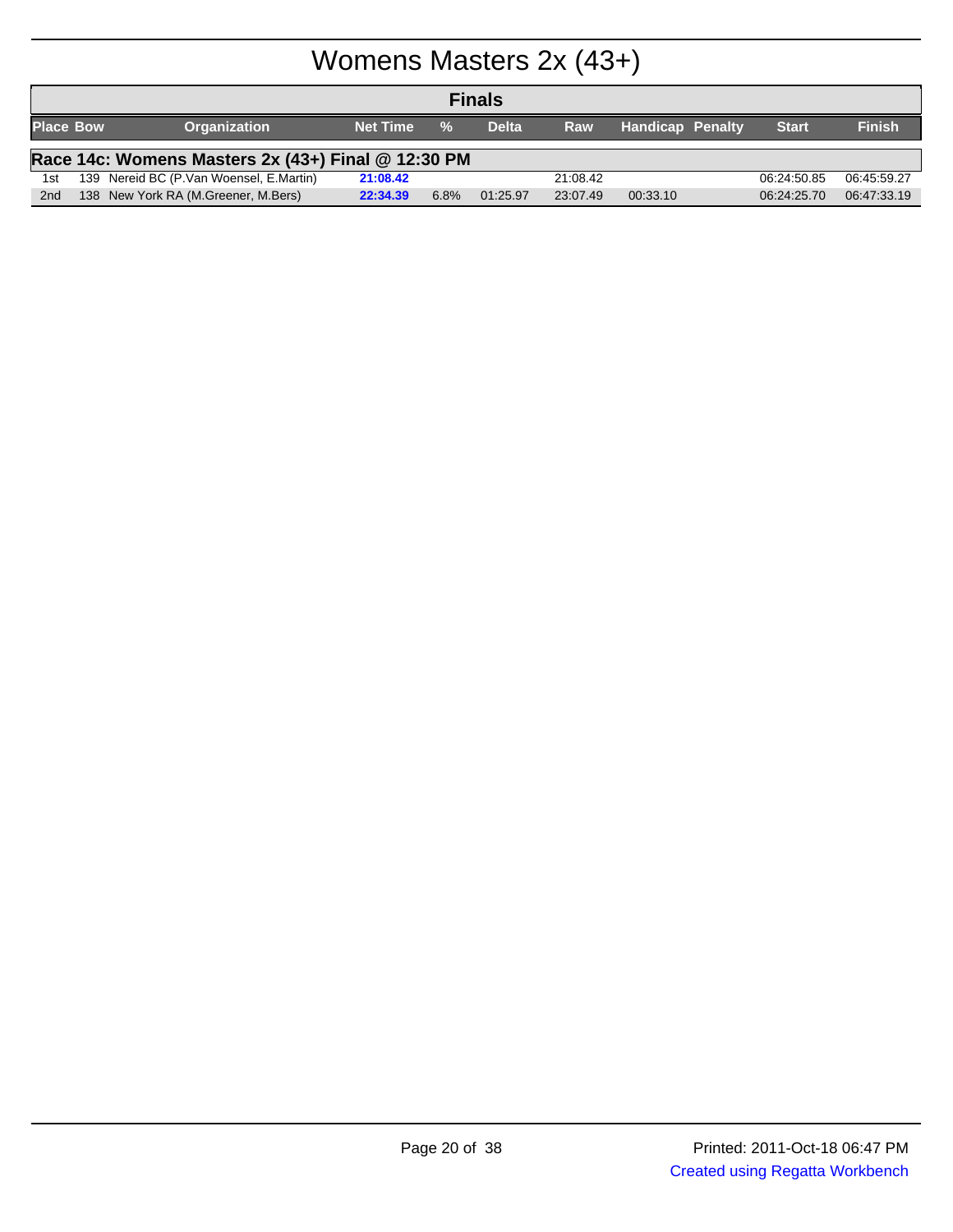# Womens Open 2-

|                  | <b>Finals</b>                            |                                         |                 |               |              |          |                         |              |               |  |  |
|------------------|------------------------------------------|-----------------------------------------|-----------------|---------------|--------------|----------|-------------------------|--------------|---------------|--|--|
| <b>Place Bow</b> |                                          | <b>Organization</b>                     | <b>Net Time</b> | $\frac{0}{2}$ | <b>Delta</b> | Raw      | <b>Handicap Penalty</b> | <b>Start</b> | <b>Finish</b> |  |  |
|                  | Race 16: Womens Open 2- Final @ 12:33 PM |                                         |                 |               |              |          |                         |              |               |  |  |
| 1st              |                                          | 140 New York University (M.Mende, L.Hu) | 23:31.18        |               |              | 23:31.18 |                         | 06:27:02.46  | 06:50:33.64   |  |  |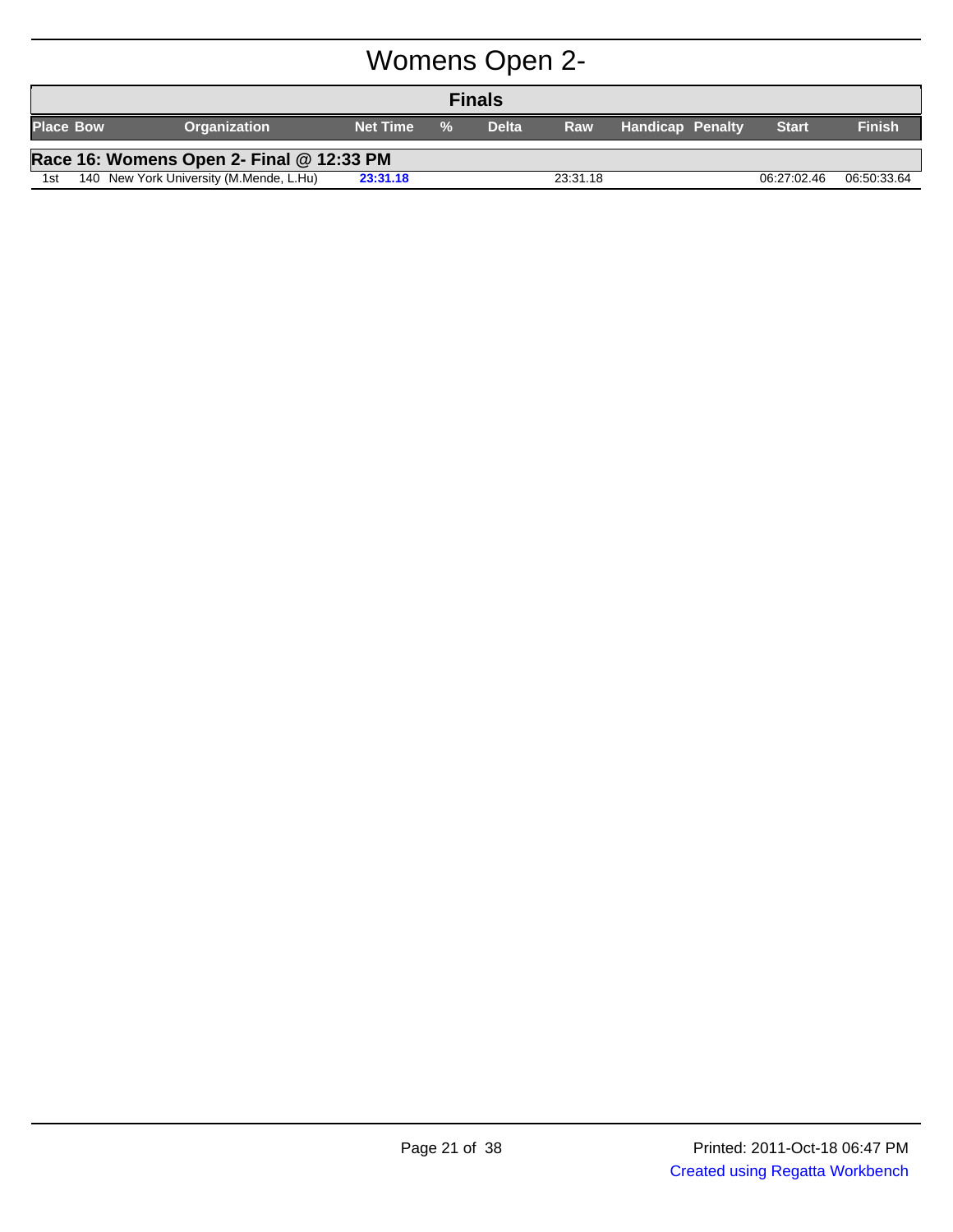# Mens Open Novice 4+

|                  | <b>Finals</b>                                 |                                                                       |                 |      |              |            |                         |              |               |  |  |
|------------------|-----------------------------------------------|-----------------------------------------------------------------------|-----------------|------|--------------|------------|-------------------------|--------------|---------------|--|--|
| <b>Place Bow</b> |                                               | <b>Organization</b>                                                   | <b>Net Time</b> | $\%$ | <b>Delta</b> | <b>Raw</b> | <b>Handicap Penalty</b> | <b>Start</b> | <b>Finish</b> |  |  |
|                  | Race 17: Mens Open Novice 4+ Final @ 12:36 PM |                                                                       |                 |      |              |            |                         |              |               |  |  |
| 1st              | 141                                           | Port Rowing<br>(A.Buford, J.Curtis, J.May, J.Wasserman,<br>[G.Weiss]) | 19:11.83        |      |              | 19:11.83   |                         | 06:27:32.00  | 06:46:43.83   |  |  |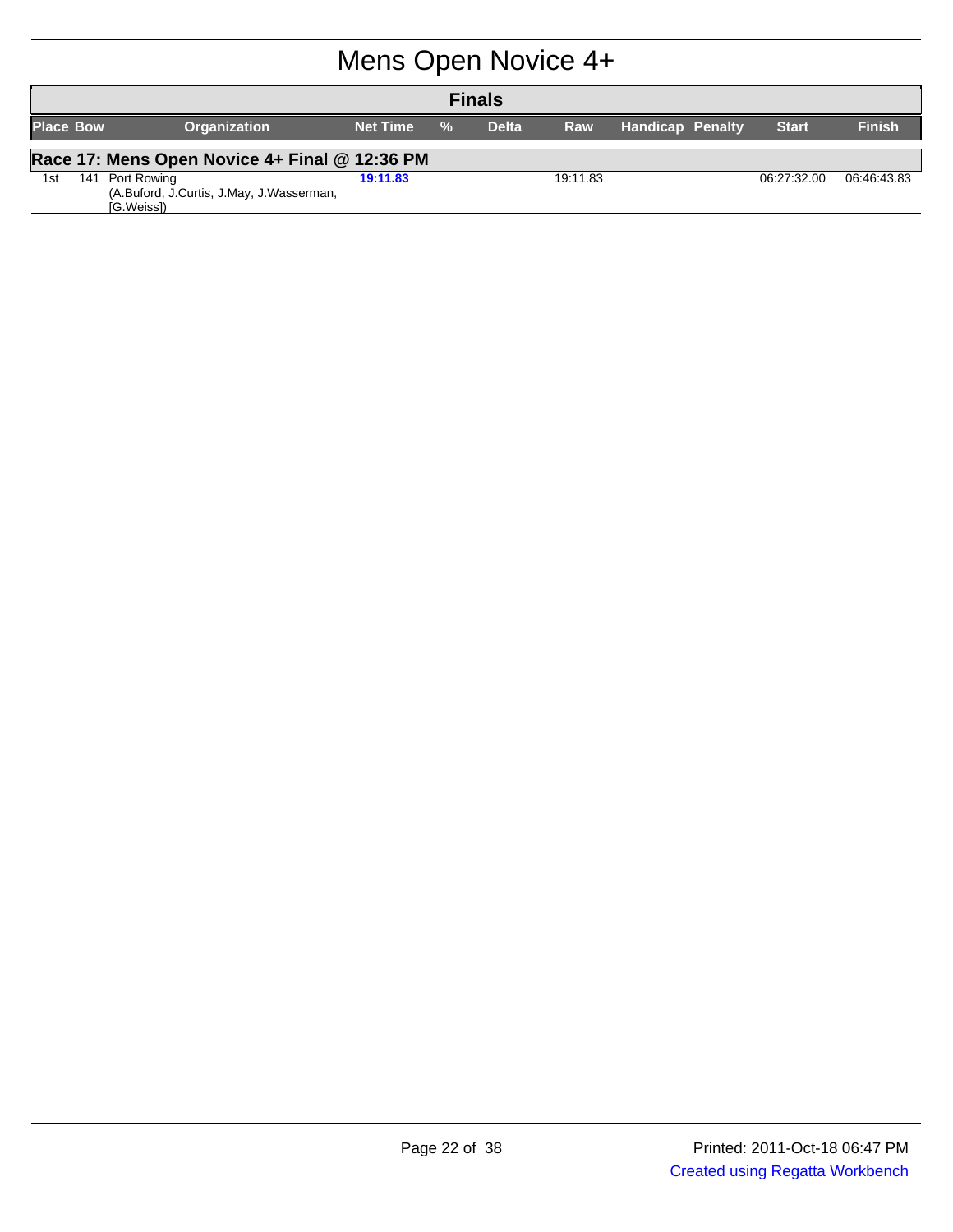# Womens Open 4+

| <b>Finals</b>    |     |                                                                                      |                 |               |              |          |                         |       |              |               |
|------------------|-----|--------------------------------------------------------------------------------------|-----------------|---------------|--------------|----------|-------------------------|-------|--------------|---------------|
| <b>Place Bow</b> |     | <b>Organization</b>                                                                  | <b>Net Time</b> | $\frac{9}{6}$ | <b>Delta</b> | Raw      | <b>Handicap Penalty</b> |       | <b>Start</b> | <b>Finish</b> |
|                  |     | Race 18: Womens Open 4+ Final @ 12:42 PM                                             |                 |               |              |          |                         |       |              |               |
| 1st              | 143 | Norwalk River<br>(M.Hurley, C.Labine, C.Galloway,<br>S.Hedges, [G.Wakeman])          | 18:11.53        |               |              | 18:11.53 |                         |       | 06:31:03.84  | 06:49:15.37   |
| 2 <sub>nd</sub>  | 144 | Carnegie Lake<br>(L.Crawford, A.McCarty, Z.Brookes,<br>E.Jackson, [Coxswain])        | 19:57.55        | 9.7%          | 01:46.02     | 19:57.55 |                         |       | 06:33:12.27  | 06:53:09.82   |
| 3rd              | 145 | New York University<br>(R.Crittenden, L.Hu, H.Donato, M.Mende,<br>[L.Grilli])        | 20:36.49        | 13.3%         | 00:38.94     | 20:36.49 |                         |       | 06:34:01.40  | 06:54:37.89   |
| 4th              | 142 | <b>FD Knights</b><br>(M.Nyamsuren, S.Elmiligi, K.Heaney,<br>D.Seelman, [H.Elmiligi]) | 23:50.95        | 31.1%         | 03:14.46     | 23:30.95 |                         | 00:20 | 06:32:18.60  | 06:55:49.55   |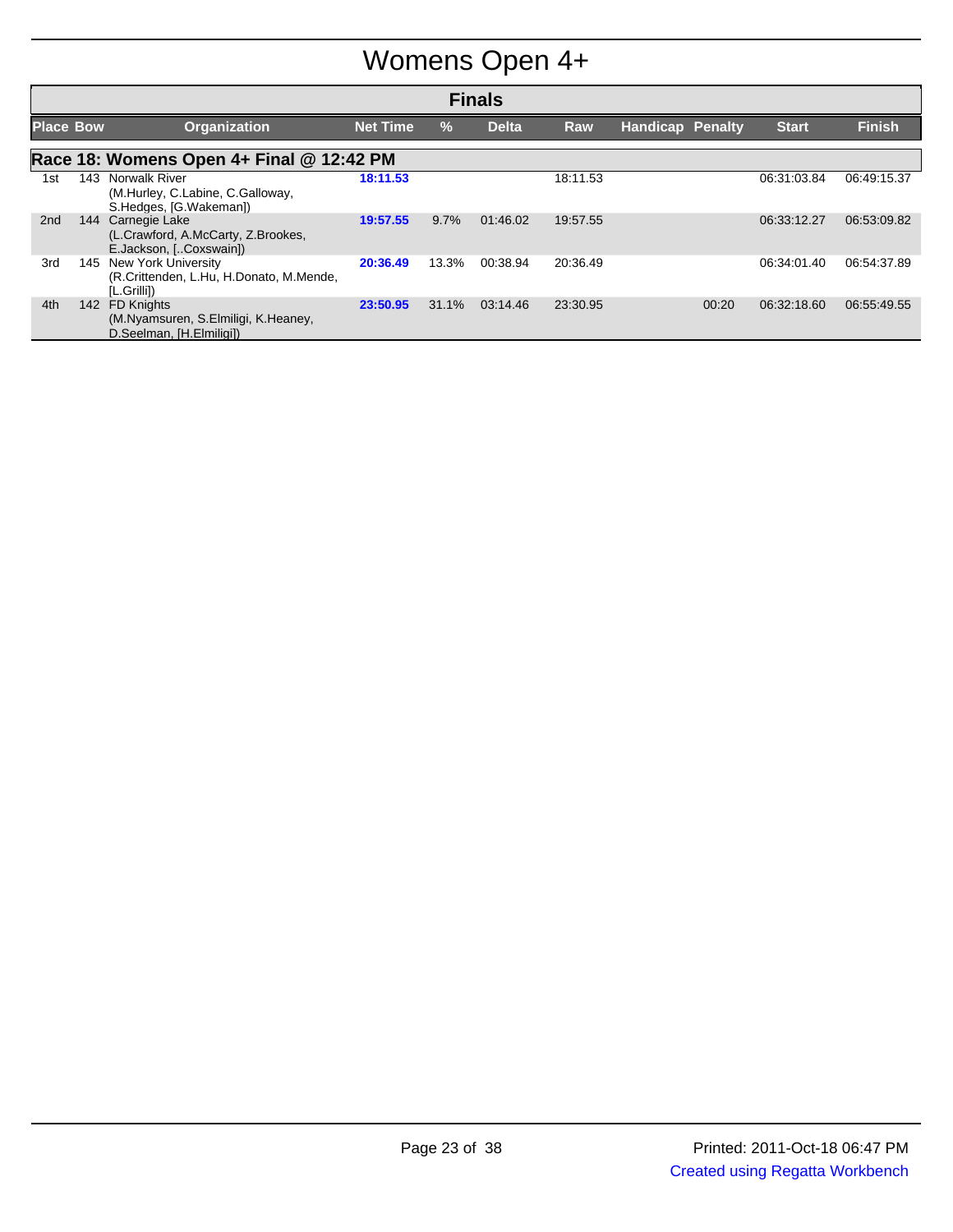#### Womens Youth 4+

|                  | <b>Finals</b> |                                                                                            |                 |       |          |          |                         |              |               |  |
|------------------|---------------|--------------------------------------------------------------------------------------------|-----------------|-------|----------|----------|-------------------------|--------------|---------------|--|
| <b>Place Bow</b> |               | <b>Organization</b>                                                                        | <b>Net Time</b> | $\%$  | Delta    | Raw      | <b>Handicap Penalty</b> | <b>Start</b> | <b>Finish</b> |  |
|                  |               | Race 19: Womens Youth 4+ Final @ 12:46 PM                                                  |                 |       |          |          |                         |              |               |  |
| 1st              |               | 153 Row New York A<br>(A.Bokhari, E.Buford, S.McCann, K.Nozile,<br>[D.Matute])             | 17:15.70        |       |          | 17:15.70 |                         | 06:44:16.21  | 07:01:31.91   |  |
| 2nd              |               | 163 Row New York B<br>(A.Presto, A.Zayas, J.Small, V.Castillo,<br>[C.Di Maio])             | 17:42.82        | 2.6%  | 00:27.12 | 17:42.82 |                         | 06:52:00.07  | 07:09:42.89   |  |
| 3rd              |               | 149 Port Rowing A<br>(M.Ferris, I.Goetze, T.Hirshfield, E.Drum,<br>[M.Nelson])             | 17:48.85        | 3.2%  | 00:06.03 | 17:48.85 |                         | 06:42:17.75  | 07:00:06.60   |  |
| 4th              |               | 156 Greenwich A<br>(C.Oarr, A.Slabbert, M.Slabbert,<br>I. Thalheim, [G. Volterra])         | 17:54.30        | 3.7%  | 00:05.45 | 17:54.30 |                         | 06:45:50.56  | 07:03:44.86   |  |
| 5th              |               | 158 Nereid BC<br>(J.Dexter, C.Guerriero, M.Loshin,<br>T.Zaorski, [S.Sarah])                | 18:28.63        | 7.0%  | 00:34.33 | 18:28.63 |                         | 06:47:01.78  | 07:05:30.41   |  |
| 6th              |               | 157 Rumson-Fair Haven A<br>(M.Lister, G.Mullan, J.Moser, T.Liberi,<br>[L.Dell]             | 19:01.99        | 10.3% | 00:33.36 | 19:01.99 |                         | 06:46:39.07  | 07:05:41.06   |  |
| 7th              |               | 161 Rumson-Fair Haven B<br>(C.Walsh, K.Kane, H.Knochenhauer,<br>A.van Hemmen, [S.Swikart]) | 19:11.75        | 11.2% | 00:09.76 | 19:11.75 |                         | 06:52:31.79  | 07:11:43.54   |  |
| 8th              |               | 159 Nutley C<br>(C.O'Mara, D.Gutierrez, S.Pannella,<br>M.Rodriguez, [K.Cole])              | 19:44.45        | 14.4% | 00:32.70 | 19:44.45 |                         | 06:47:42.37  | 07:07:26.82   |  |
| 9th              |               | 152 Rye B<br>(A.Mustafic, M.Friedel, H.Orr, E.Gager,<br>[A.Sullivan])                      | 19:49.04        | 14.8% | 00:04.59 | 19:49.04 |                         | 06:39:13.06  | 06:59:02.10   |  |
| 10th             |               | 165 Nutley A<br>(E.Martin, V.Botti, T.Lupo, J.Ozyjowski,<br>[M.Benitez])                   | 19:55.43        | 15.4% | 00:06.39 | 19:55.43 |                         | 06:48:16.35  | 07:08:11.78   |  |
| 11th             |               | 155 Port Rowing B<br>(C.DiMaggio, E.Sloan, K.Shedrofsky,<br>S.Reali, [M.Alstodt])          | 20:04.18        | 16.3% | 00:08.75 | 20:04.18 |                         | 06:45:08.97  | 07:05:13.15   |  |
| 12 <sub>th</sub> |               | 164 Row New York C<br>(M.Avin, R.Ayhan, D.Kilgallen, A.Cullen,<br>[T.Khangkar])            | 20:18.54        | 17.7% | 00:14.36 | 20:18.54 |                         | 06:55:20.23  | 07:15:38.77   |  |
| 13th             |               | 154 Nutley B<br>(J.Sainz, J.Filippi, M.Chierico, A.Roccamo,<br>[B.Baia])                   | 20:39.20        | 19.6% | 00:20.66 | 20:39.20 |                         | 06:39:31.35  | 07:00:10.55   |  |
| 14th             |               | 162 Port Rowing C<br>(L.Levinger, V.Signorini, M.Omeltchenko,<br>A.DiPreta, [j.barshay])   | 20:39.72        | 19.7% | 00:00.52 | 20:39.72 |                         | 06:54:59.05  | 07:15:38.77   |  |
| 15th             |               | 148 Greenwich B<br>(K.Cooper, B.Bryant, J.Bernstein,<br>P.Donaldson, [L.Nolan])            | 20:56.49        | 21.3% | 00:16.77 | 20:56.49 |                         | 06:41:50.37  | 07:02:46.86   |  |
| 16th             |               | 146 NYRA- New Jersey<br>(L.Kloak, C.Rizzo, O.Lofaro, N.Florio,<br>[S.Castrol]              | 21:38.50        | 25.4% | 00:42.01 | 21:38.50 |                         | 06:35:18.83  | 06:56:57.33   |  |
| 17th             |               | 151 Kearny<br>(N.Caturra, G.Carrillo, A.Ventoso,<br>R.Goncalves, [L.Salazar])              | 21:47.46        | 26.2% | 00:08.96 | 21:47.46 |                         | 06:38:10.55  | 06:59:58.01   |  |
| 18th             |               | 150 Rumson-Fair Haven C<br>(M.de los Reyes, S.McHeffey, J.Roberts,<br>V.Ojeda, [A.Farley]) | 22:01.81        | 27.6% | 00:14.35 | 22:01.81 |                         | 06:37:39.29  | 06:59:41.10   |  |
| 19th             |               | 160 Rye A<br>(M.Kirby, M.Curtis, O.Iles, M.Kehlenbeck,<br>[H.Cohan])                       | 24:09.88        | 40.0% | 02:08.07 | 24:09.88 |                         | 06:54:29.22  | 07:18:39.10   |  |
|                  |               | 147 Mountain Lakes<br>(C.Bouzane, K.Harrs, N.Mund, K.Oram,<br>[J.Conlin])                  | <b>Scratch</b>  |       |          |          |                         |              |               |  |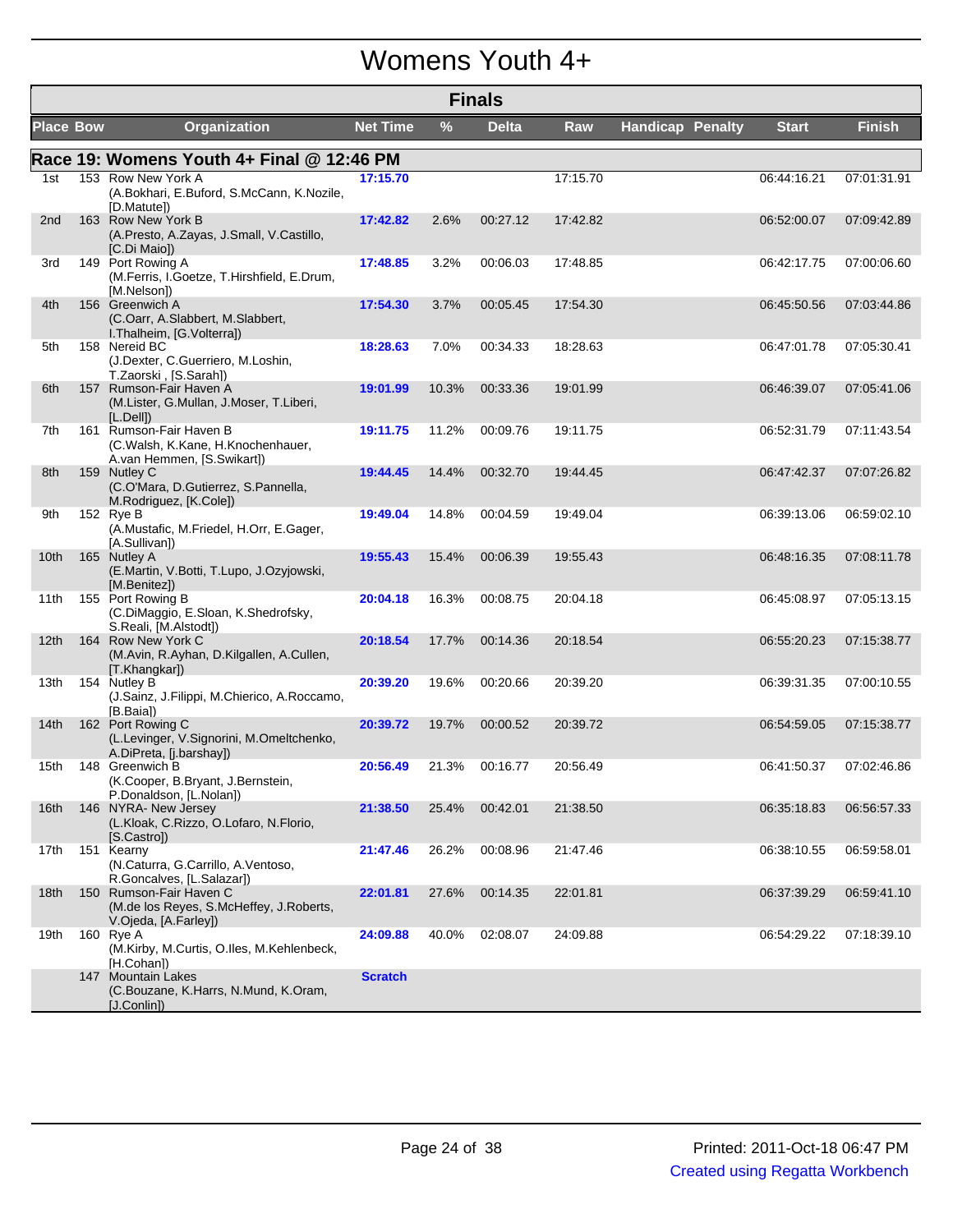# Mens Open 2x

|                  | <b>Finals</b>                           |                                      |                 |               |              |            |                         |              |               |  |
|------------------|-----------------------------------------|--------------------------------------|-----------------|---------------|--------------|------------|-------------------------|--------------|---------------|--|
| <b>Place Bow</b> |                                         | <b>Organization</b>                  | <b>Net Time</b> | $\frac{0}{2}$ | <b>Delta</b> | <b>Raw</b> | <b>Handicap Penalty</b> | <b>Start</b> | <b>Finish</b> |  |
|                  | Race 21a: Mens Open 2x Final @ 01:01 PM |                                      |                 |               |              |            |                         |              |               |  |
| 1st              | 167                                     | Passaic River (J.TuchInda, W.Hiller) | 17:48.48        |               |              | 17:48.48   |                         | 07:00:32.29  | 07:18:20.77   |  |
| 2 <sub>nd</sub>  |                                         | 166 FD Knights (M.Martorana, A.Mell) | 22:12.20        | 24.7%         | 04:23.72     | 22:12.20   |                         | 06:59:57.80  | 07:22:10.00   |  |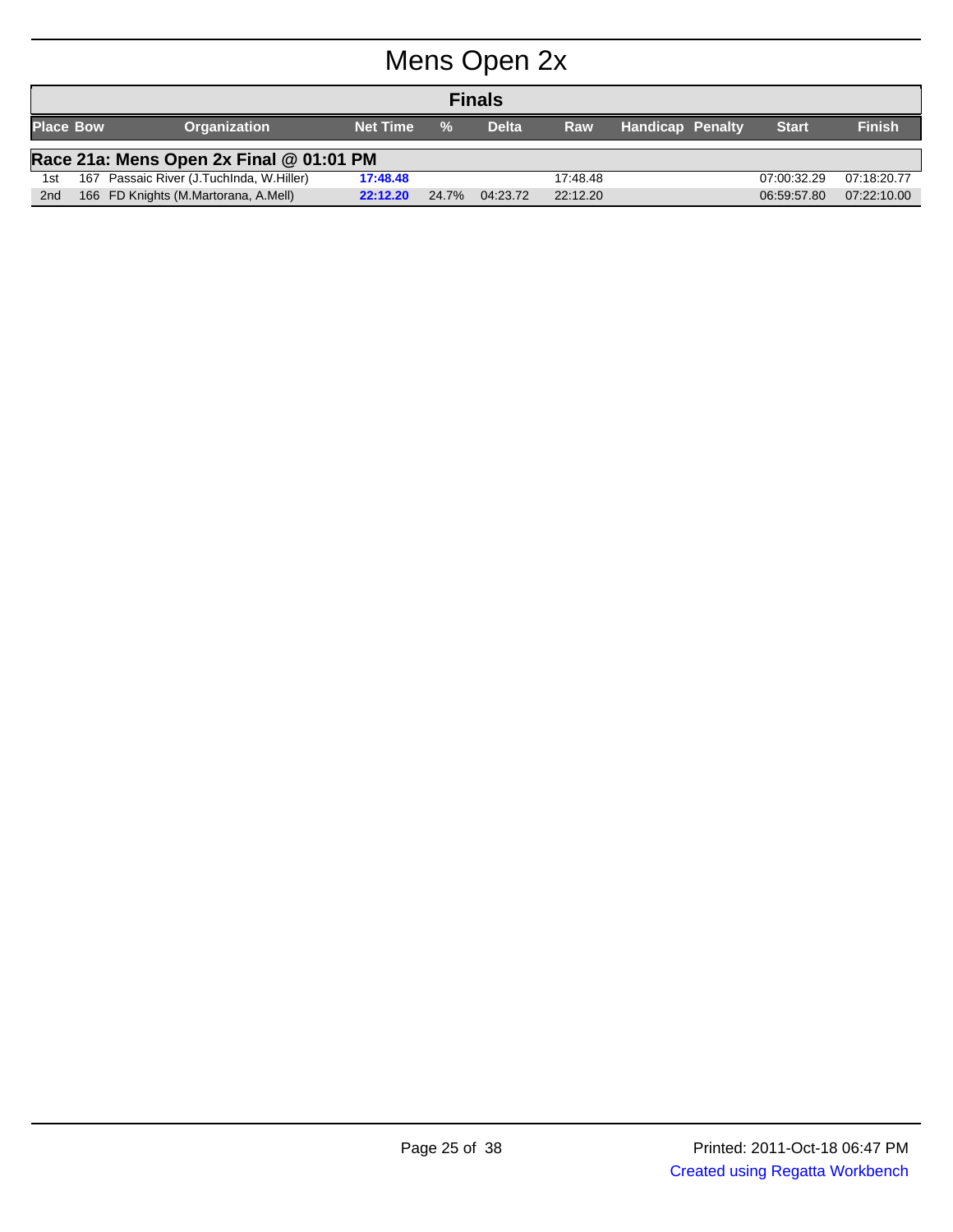# Mens Masters 2x (43+)

|                  | <b>Finals</b>                                     |                                          |                 |       |              |          |                         |  |              |               |  |  |
|------------------|---------------------------------------------------|------------------------------------------|-----------------|-------|--------------|----------|-------------------------|--|--------------|---------------|--|--|
| <b>Place Bow</b> |                                                   | <b>Organization</b>                      | <b>Net Time</b> | $\%$  | <b>Delta</b> | Raw      | <b>Handicap Penalty</b> |  | <b>Start</b> | <b>Finish</b> |  |  |
|                  | Race 21c : Mens Masters 2x (43+) Final @ 01:04 PM |                                          |                 |       |              |          |                         |  |              |               |  |  |
| 1st              | 171                                               | Passaic River A (A.Fiory, J.Lahm)        | 14:44.84        |       |              | 16:53.84 | 02:09.00                |  | 07:01:44.56  | 07:18:38.40   |  |  |
| 2 <sub>nd</sub>  |                                                   | 173 Passaic River B (M.Naughton, J.Benz) | 15:37.22        | 5.9%  | 00:52.38     | 16:02.72 | 00:25.50                |  | 07:02:29.55  | 07:18:32.27   |  |  |
| 3rd              |                                                   | 172 Nereid BC D (A.Hurwitz, E.King)      | 16:23.60        | 11.2% | 00:46.38     | 17:10.60 | 00:47.00                |  | 07:02:11.60  | 07:19:22.20   |  |  |
| 4th              |                                                   | 174 Nereid BC A (J.Oliver, D.Wolf)       | 16:36.48        | 12.6% | 00:12.88     | 17:46.38 | 01:09.90                |  | 07:02:48.29  | 07:20:34.67   |  |  |
| 5th              | 168                                               | Nereid BC B (J.Van Der Tuin, P.Willcox)  | 17:15.19        | 17.0% | 00:38.71     | 18:35.49 | 01:20.30                |  | 07:00:50.77  | 07:19:26.26   |  |  |
| 6th              | 170                                               | Harlem River (W.Palma, A.Gordon)         | 18:44.24        | 27.1% | 01:29.05     | 18:44.24 |                         |  | 07:01:26.32  | 07:20:10.56   |  |  |
|                  | 169                                               | Nereid BC C (G.Freimarck, F.Schaefer)    | <b>Scratch</b>  |       |              |          |                         |  |              |               |  |  |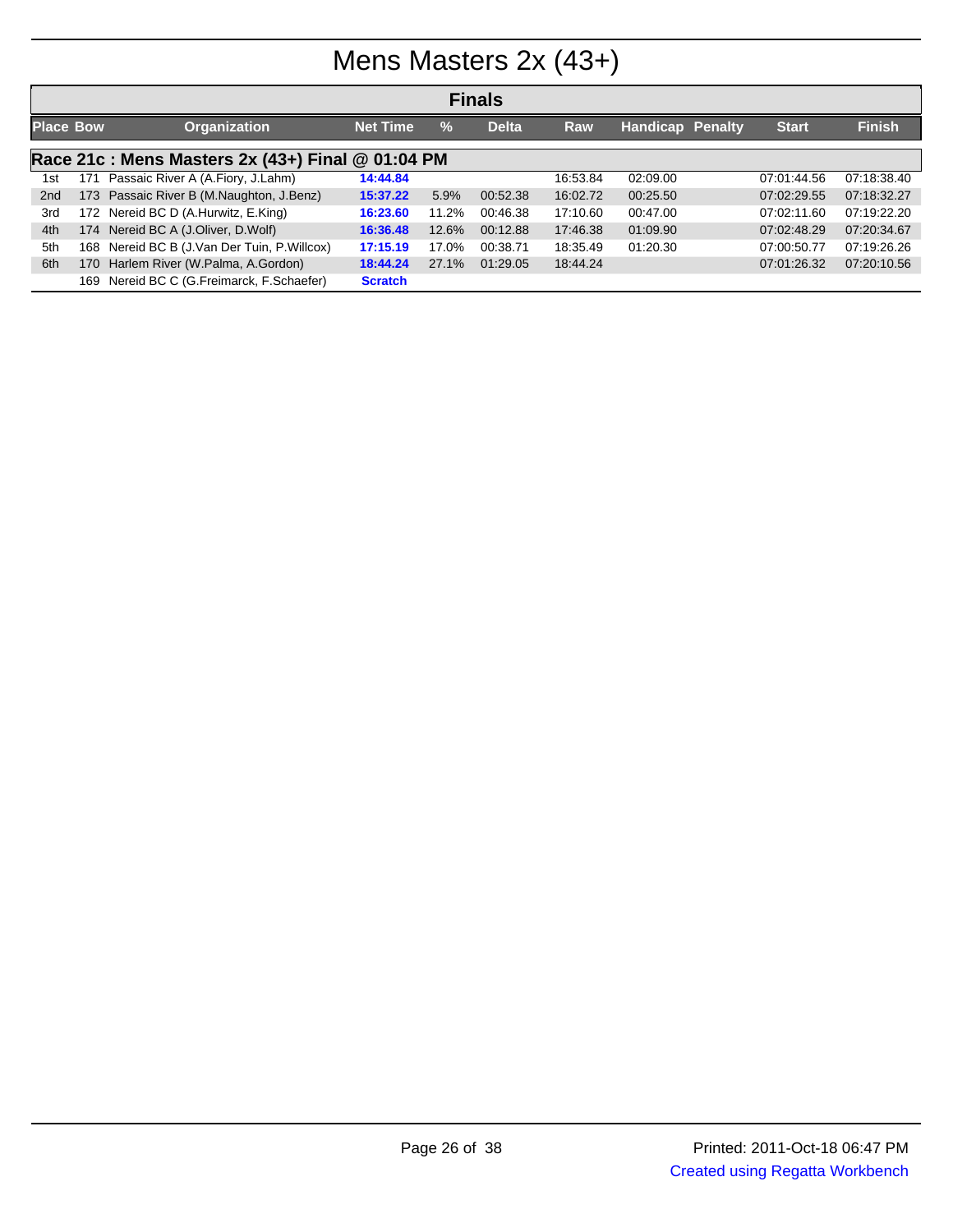### Mens Youth 2x

|                  | <b>Finals</b>                           |                                                |                 |       |              |            |                         |       |              |               |  |  |
|------------------|-----------------------------------------|------------------------------------------------|-----------------|-------|--------------|------------|-------------------------|-------|--------------|---------------|--|--|
| <b>Place Bow</b> |                                         | <b>Organization</b>                            | <b>Net Time</b> | $\%$  | <b>Delta</b> | <b>Raw</b> | <b>Handicap Penalty</b> |       | <b>Start</b> | <b>Finish</b> |  |  |
|                  | Race 23: Mens Youth 2x Final @ 01:16 PM |                                                |                 |       |              |            |                         |       |              |               |  |  |
| 1st              |                                         | 188 SoNo A (T.Kile, T.Mapley)                  | 15:47.90        |       |              | 15:47.90   |                         |       | 07:08:47.90  | 07:24:35.80   |  |  |
| 2 <sub>nd</sub>  | 182                                     | River Rowing A (L. Warren, S. Bangs)           | 16:02.14        | 1.5%  | 00:14.24     | 16:02.14   |                         |       | 07:05:56.73  | 07:21:58.87   |  |  |
| 3rd              | 185                                     | St. Peters Prep A (C.Blauch, J.Glatman)        | 16:12.38        | 2.6%  | 00:10.24     | 16:12.38   |                         |       | 07:07:06.44  | 07:23:18.82   |  |  |
| 4th              |                                         | 189 SoNo B (A.Richmond, L.Thompson)            | 16:22.33        | 3.6%  | 00:09.95     | 16:22.33   |                         |       | 07:09:10.15  | 07:25:32.48   |  |  |
| 5th              |                                         | 184 Greenwich (O.Grueterich, V.Merrick)        | 16:59.84        | 7.6%  | 00:37.51     | 16:29.84   |                         | 00:30 | 07:06:45.12  | 07:23:14.96   |  |  |
| 6th              | 180                                     | North Jersey (C.Kim, A.Massood)                | 17:12.38        | 8.9%  | 00:12.54     | 17:12.38   |                         |       | 07:05:30.73  | 07:22:43.11   |  |  |
| 7th              | 177                                     | St. Joseph HS NJ (D.Gallagher, S.Dacey)        | 17:45.23        | 12.4% | 00:32.85     | 17:45.23   |                         |       | 07:03:29.24  | 07:21:14.47   |  |  |
| 8th              | 187                                     | St. Peters Prep B (S.Philibert,<br>W.Reynolds) | 18:03.68        | 14.3% | 00:18.45     | 18:03.68   |                         |       | 07:08:34.85  | 07:26:38.53   |  |  |
| 9th              | 178                                     | River Rowing B (A.Hunt, J.Waffenschmidt)       | 18:50.67        | 19.3% | 00:46.99     | 18:50.67   |                         |       | 07:04:41.29  | 07:23:31.96   |  |  |
| 10th             | 183                                     | Viking (J.Colon, A.Long)                       | 19:01.34        | 20.4% | 00:10.67     | 19:01.34   |                         |       | 07:06:21.18  | 07:25:22.52   |  |  |
| 11th             | 179                                     | NYRA- New Jersey (V. Villari, A. Degand)       | 19:34.60        | 23.9% | 00:33.26     | 19:34.60   |                         |       | 07:08:18.12  | 07:27:52.72   |  |  |
|                  | 181                                     | Nereid BC (J.Criscitiello, D.Koski)            | <b>Scratch</b>  |       |              |            |                         |       |              |               |  |  |
|                  | 186                                     | Don Bosco (J.McGann, B.Sullivan)               | <b>Scratch</b>  |       |              |            |                         |       |              |               |  |  |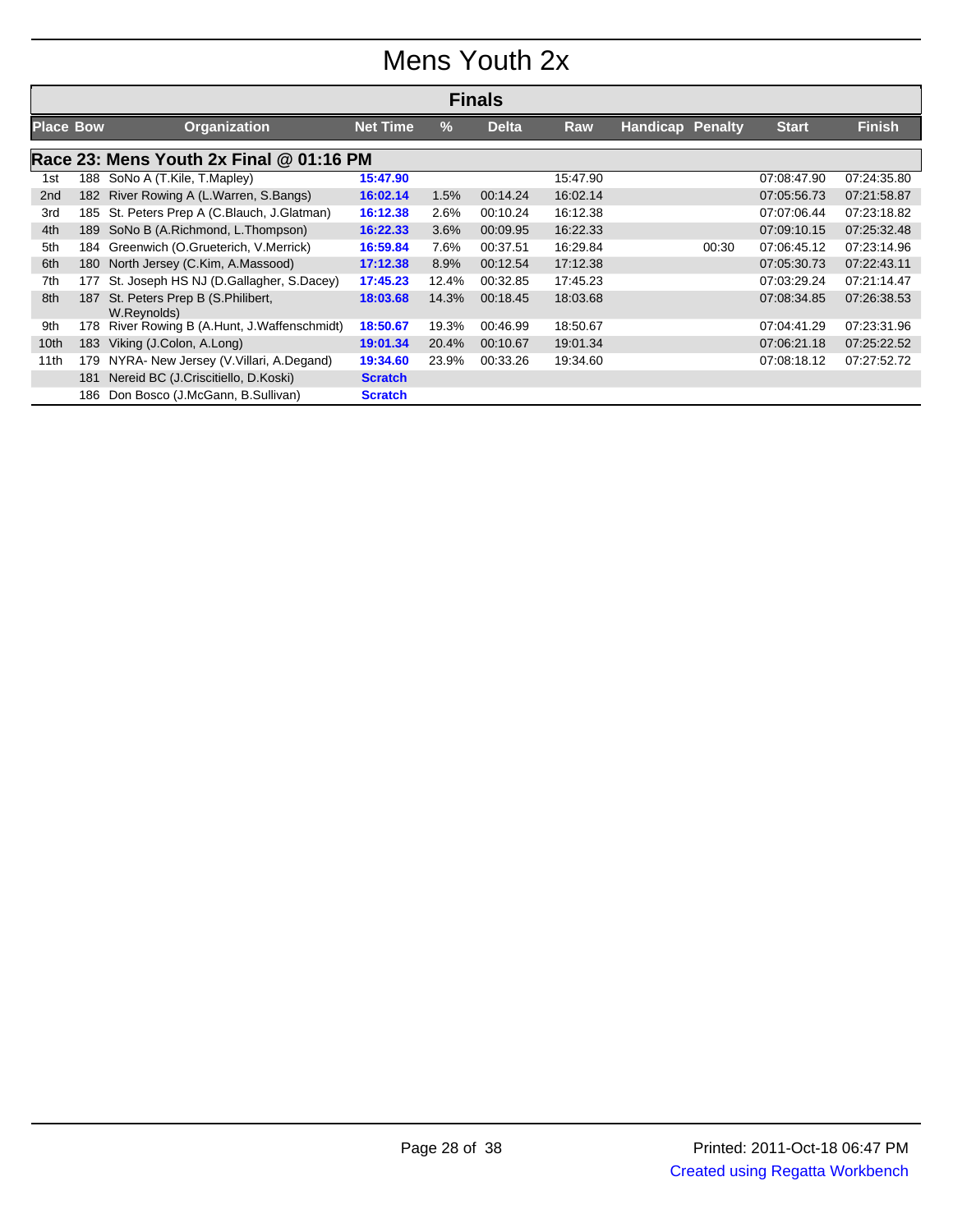# Mens Open 4+

|                  | <b>Finals</b>                          |                                                                                       |                 |       |              |            |                         |              |               |  |  |
|------------------|----------------------------------------|---------------------------------------------------------------------------------------|-----------------|-------|--------------|------------|-------------------------|--------------|---------------|--|--|
| <b>Place Bow</b> |                                        | <b>Organization</b>                                                                   | <b>Net Time</b> | %     | <b>Delta</b> | <b>Raw</b> | <b>Handicap Penalty</b> | <b>Start</b> | <b>Finish</b> |  |  |
|                  | Race 24: Mens Open 4+ Final @ 01:29 PM |                                                                                       |                 |       |              |            |                         |              |               |  |  |
| 1st              | 191                                    | Carnegie Lake A<br>(M.Zoufaly, T.Atrous, D.Smaus,<br>I.Prokofiev, [Coxswain])         | 15:36.31        |       |              | 15:36.31   |                         | 07:23:57.33  | 07:39:33.64   |  |  |
| 2 <sub>nd</sub>  | 192                                    | Nereid BC<br>(J.Fernandez, T.McCue, J.McKenna,<br>S.McNeilly, [J.Stahl])              | 16:21.02        | 4.8%  | 00:44.71     | 16:21.02   |                         | 07:24:15.39  | 07:40:36.41   |  |  |
| 3rd              | 190                                    | <b>New York University</b><br>(R.Connors, S.Girdler, M.Dong,<br>B.Peregoy, [C.Hicks]) | 18:42.67        | 19.9% | 02:21.65     | 18:42.67   |                         | 07:23:19.45  | 07:42:02.12   |  |  |
|                  | 193                                    | Carnegie Lake B<br>(P.Lyons, D.Herscovici, E.Cadoff,<br>K.Sharp, [Coxswain])          | <b>Scratch</b>  |       |              |            |                         |              |               |  |  |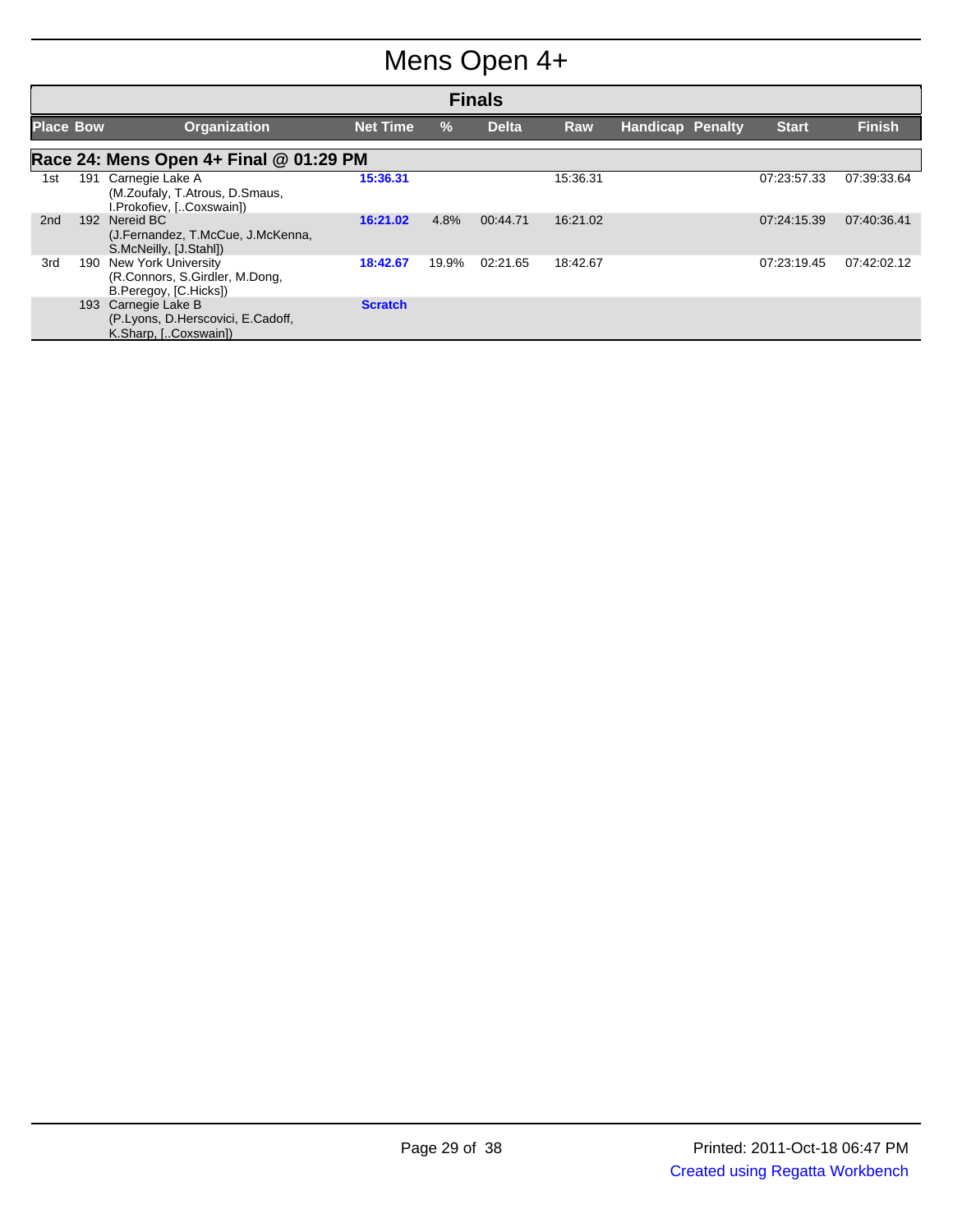### Womens Youth 2x

|                  | <b>Finals</b> |                                                |                 |               |              |          |                         |  |              |               |  |
|------------------|---------------|------------------------------------------------|-----------------|---------------|--------------|----------|-------------------------|--|--------------|---------------|--|
| <b>Place Bow</b> |               | Organization                                   | <b>Net Time</b> | $\frac{9}{6}$ | <b>Delta</b> | Raw      | <b>Handicap Penalty</b> |  | <b>Start</b> | <b>Finish</b> |  |
|                  |               | Race 27: Womens Youth 2x Final @ 01:48 PM      |                 |               |              |          |                         |  |              |               |  |
| 1st              |               | 202 Greenwich (H.Balikci, T.Daniel)            | 18:34.57        |               |              | 18:34.57 |                         |  | 07:31:24.82  | 07:49:59.39   |  |
| 2 <sub>nd</sub>  |               | 212 SoNo (J.Carr, K.Grotto)                    | 18:36.51        | 0.2%          | 00:01.94     | 18:36.51 |                         |  | 07:32:51.02  | 07:51:27.53   |  |
| 3rd              | 210           | River Rowing A (A.Pasin, R.Incorvia)           | 19:38.83        | 5.8%          | 01:02.32     | 19:38.83 |                         |  | 07:32:27.73  | 07:52:06.56   |  |
| 4th              |               | 209 Passaic River (S.Hamberger, L.Borowiec)    | 19:44.81        | 6.3%          | 00:05.98     | 19:44.81 |                         |  | 07:32:01.06  | 07:51:45.87   |  |
| 5th              | 204           | Teaneck (C.Ortiz, S.Fisher)                    | 19:51.57        | $6.9\%$       | 00:06.76     | 19:51.57 |                         |  | 07:42:38.24  | 08:02:29.81   |  |
| 6th              | <b>200</b>    | NYRA- New Jersey B (M.Del Duca,<br>M.Vigneron) | 20:15.94        | 9.1%          | 00:24.37     | 20:15.94 |                         |  | 07:30:15.93  | 07:50:31.87   |  |
| 7th              | 201           | NYRA- New Jersey C (N.Florio, A.Baksh)         | 21:33.43        | 16.0%         | 01:17.49     | 21:33.43 |                         |  | 07:31:06.12  | 07:52:39.55   |  |
|                  | 203           | NYRA- New Jersey A (M.McKee,<br>A.Hansen)      | <b>Scratch</b>  |               |              |          |                         |  |              |               |  |
|                  | 205           | Nereid BC A (A.Criscitiello, I.denicola)       | <b>Scratch</b>  |               |              |          |                         |  |              |               |  |
|                  | 206           | River Rowing B (M.Allen, J.Van Slyck)          | <b>Scratch</b>  |               |              |          |                         |  |              |               |  |
|                  | 208           | Nereid BC B (N.Touryan, M.Loshin)              | <b>Scratch</b>  |               |              |          |                         |  |              |               |  |
|                  | 211           | Nereid BC C (J.Brover, A.Mackler)              | <b>Scratch</b>  |               |              |          |                         |  |              |               |  |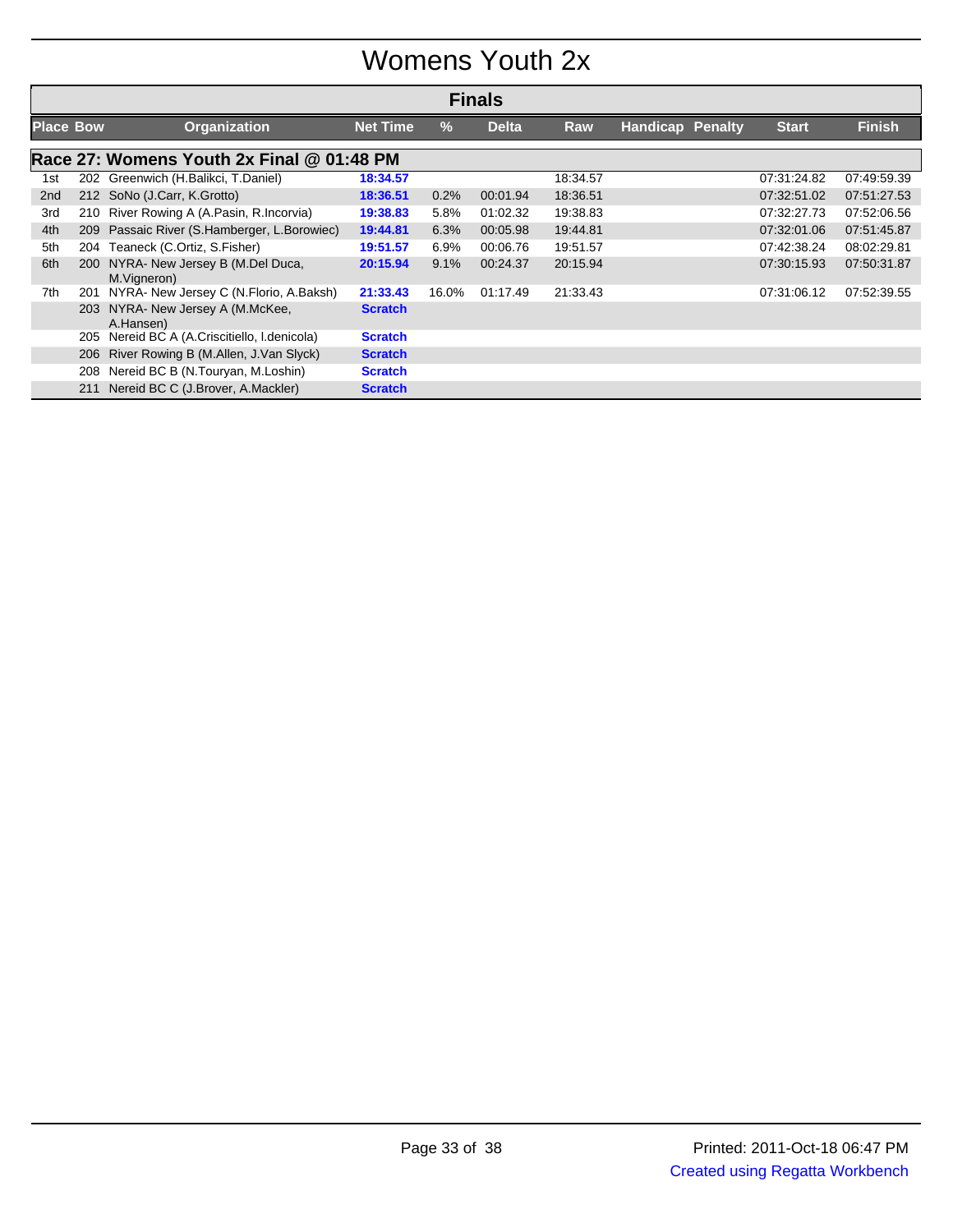### Mens Youth 4x

|                  |     |                                                                                    |                 |       | <b>Finals</b> |            |                         |              |               |
|------------------|-----|------------------------------------------------------------------------------------|-----------------|-------|---------------|------------|-------------------------|--------------|---------------|
| <b>Place Bow</b> |     | <b>Organization</b>                                                                | <b>Net Time</b> | %     | <b>Delta</b>  | <b>Raw</b> | <b>Handicap Penalty</b> | <b>Start</b> | <b>Finish</b> |
|                  |     | Race 29: Mens Youth 4x Final @ 02:00 PM                                            |                 |       |               |            |                         |              |               |
| 1st              |     | 220 Nereid BC A<br>(A.Criscitiello, J.Sluis, D.Koski,<br>J.Criscitiello)           | 15:26.22        |       |               | 15:26.22   |                         | 07:39:09.54  | 07:54:35.76   |
| 2 <sub>nd</sub>  | 219 | NYRA- New Jersey<br>(A.Nowak, B.Castro, E.Ortiz, M.Auerbach)                       | 16:13.60        | 5.1%  | 00:47.38      | 16:13.60   |                         | 07:39:31.94  | 07:55:45.54   |
| 3rd              | 217 | Nereid BC B<br>(C.Branton, E.Romanko, S.Lezaja,<br>M.Orlando)                      | 16:20.97        | 5.9%  | 00:07.37      | 16:20.97   |                         | 07:38:32.24  | 07:54:53.21   |
| 4th              |     | 215 St. Joseph HS NJ A<br>(D.Gallagher, A.Knowlson, N.Battaglia,<br>C.Castellanos) | 17:29.83        | 13.3% | 01:08.86      | 17:29.83   |                         | 07:37:24.53  | 07:54:54.36   |
| 5th              |     | 216 St. Joseph HS NJ B<br>(D.Kozub, J.Selesky, S.Skero,<br>N.Clemente)             | 17:42.04        | 14.7% | 00:12.21      | 17:42.04   |                         | 07:38:00.24  | 07:55:42.28   |
| 6th              | 222 | Teaneck<br>(A.Gabay, D.Kindler, O.Manahan,<br>J.Bivins)                            | 17:44.58        | 14.9% | 00:02.54      | 17:44.58   |                         | 07:40:07.70  | 07:57:52.28   |
| 7th              | 213 | <b>River Rowing</b><br>(S.Trow, D.Boyle, E.Kearney, M.Gelman)                      | 18:03.42        | 17.0% | 00:18.84      | 18:03.42   |                         | 07:36:45.54  | 07:54:48.96   |
| 8th              |     | 223 St. Peters Prep<br>(C.Carpenter, O.Lynskey, J.Schiavo,<br>T.Kovach)            | 18:24.09        | 19.2% | 00:20.67      | 18:24.09   |                         | 07:40:44.28  | 07:59:08.37   |
|                  |     | 214 Viking<br>(B.Burkett, C.Vartanian, T.Kim, B.Caputo)                            | <b>Scratch</b>  |       |               |            |                         |              |               |
| Exhib            |     | 218 Greenwich<br>(D.Berrick, B.Rojo, N.Kiley, O.Probst)                            | 18:25.49        |       |               | 18:25.49   |                         | 08:31:07.55  | 08:49:33.04   |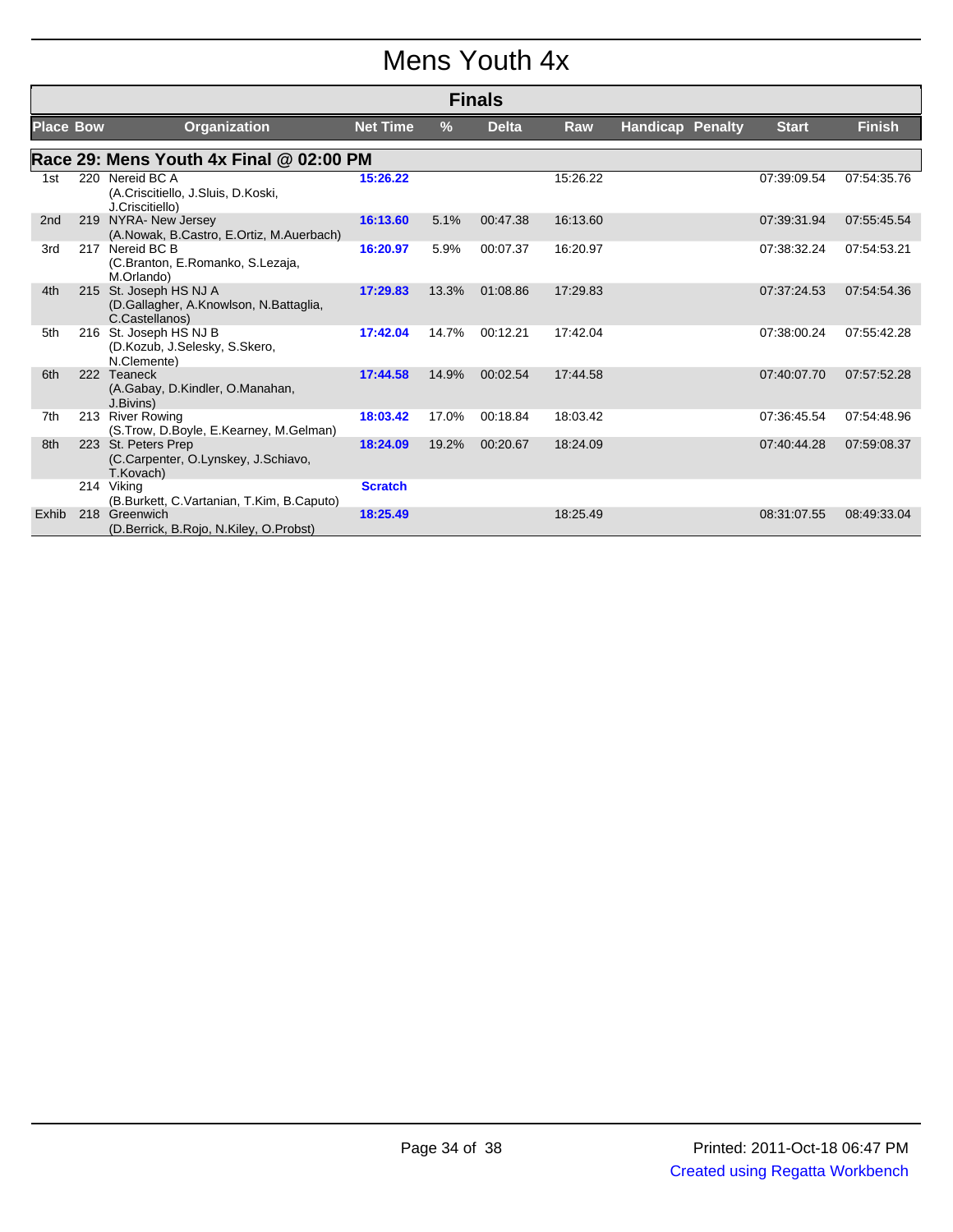### Mens Novice 4x

|                  | <b>Finals</b>                            |                                                                      |                 |       |              |            |                         |              |               |  |  |  |
|------------------|------------------------------------------|----------------------------------------------------------------------|-----------------|-------|--------------|------------|-------------------------|--------------|---------------|--|--|--|
| <b>Place Bow</b> |                                          | <b>Organization</b>                                                  | <b>Net Time</b> | $\%$  | <b>Delta</b> | <b>Raw</b> | <b>Handicap Penalty</b> | <b>Start</b> | <b>Finish</b> |  |  |  |
|                  | Race 30: Mens Novice 4x Final @ 02:07 PM |                                                                      |                 |       |              |            |                         |              |               |  |  |  |
| 1st              | 226                                      | SoNo<br>(T.Lee, G.Marsan, C.Snedaker,<br>P.Figurelli-Reid)           | 17:41.84        |       |              | 17:41.84   |                         | 07:57:12.15  | 08:14:53.99   |  |  |  |
| 2 <sub>nd</sub>  | 225                                      | NYRA- New Jersey<br>(F.Cox, A.Drezler, G.Hessman, R.Hartley)         | 17:55.28        | 1.3%  | 00:13.44     | 17:55.28   |                         | 07:56:27.67  | 08:14:22.95   |  |  |  |
| 3rd              | 224                                      | Greenwich A<br>(D.Beinstein, A.Formato, C.Patterson,<br>M.Lattarulo) | 25:32.36        | 44.3% | 07:37.08     | 25:32.36   |                         | 07:56:08.17  | 08:21:40.53   |  |  |  |
| 4th              | 228                                      | Greenwich B<br>(C.Wortman, D.Woodbury, K.Brito,<br>M.Woodbury)       | 26:57.07        | 52.3% | 01:24.71     | 26:57.07   |                         | 07:58:49.13  | 08:25:46.20   |  |  |  |
|                  | 227                                      | Don Bosco<br>(N.Calello, M.Begonja, S.Kwiatkowski,<br>N.Adams)       | <b>Scratch</b>  |       |              |            |                         |              |               |  |  |  |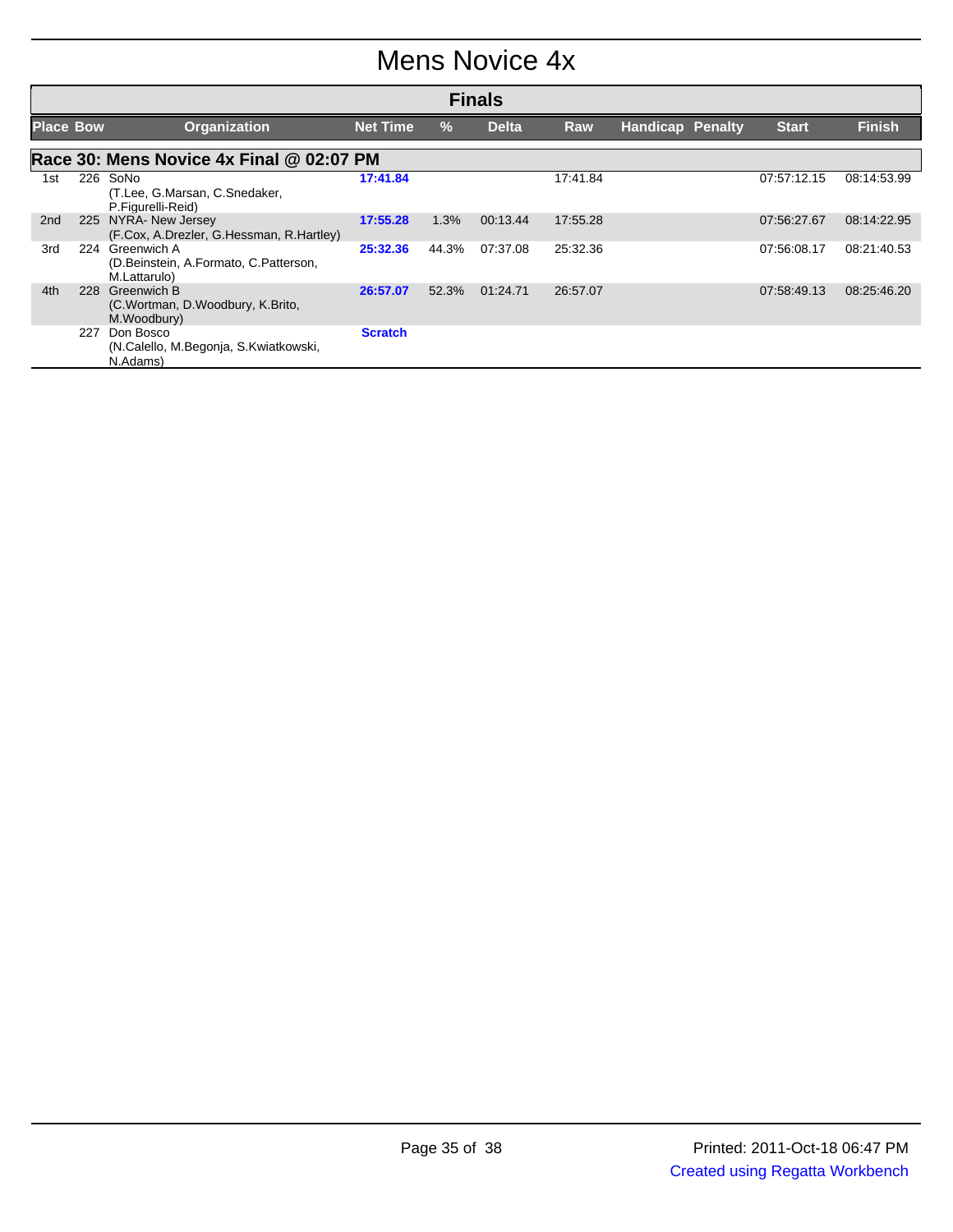#### Mens Masters 4x

|                  | <b>Finals</b> |                                                                             |                 |               |              |            |                         |              |               |  |  |  |
|------------------|---------------|-----------------------------------------------------------------------------|-----------------|---------------|--------------|------------|-------------------------|--------------|---------------|--|--|--|
| <b>Place Bow</b> |               | <b>Organization</b>                                                         | <b>Net Time</b> | $\frac{0}{0}$ | <b>Delta</b> | <b>Raw</b> | <b>Handicap Penalty</b> | <b>Start</b> | <b>Finish</b> |  |  |  |
|                  |               | Race 31: Mens Masters 4x Final @ 02:16 PM                                   |                 |               |              |            |                         |              |               |  |  |  |
| 1st              |               | 229 River Rowing<br>(I.Rudolph-Shabinsky, M.Rubin,<br>E.Tsimbalov, P.Klose) | 15:33.10        |               |              | 15:40.10   | 00:07.00                | 08:00:15.87  | 08:15:55.97   |  |  |  |
| 2nd              | 230           | Greenwich<br>(P.Oudheusden, P.Pugliese, H.Pohl,<br>M.Lonski)                | 15:43.34        | 1.1%          | 00:10.24     | 16:24.84   | 00:41.50                | 08:00:42.60  | 08:17:07.44   |  |  |  |
| 3rd              | 231           | New York RA<br>(R.Browning, P.Armstrong, P.Brina,<br>D.Wiedaseck)           | 17:50.80        | 14.8%         | 02:07.46     | 17:50.80   |                         | 08:14:36.28  | 08:32:27.08   |  |  |  |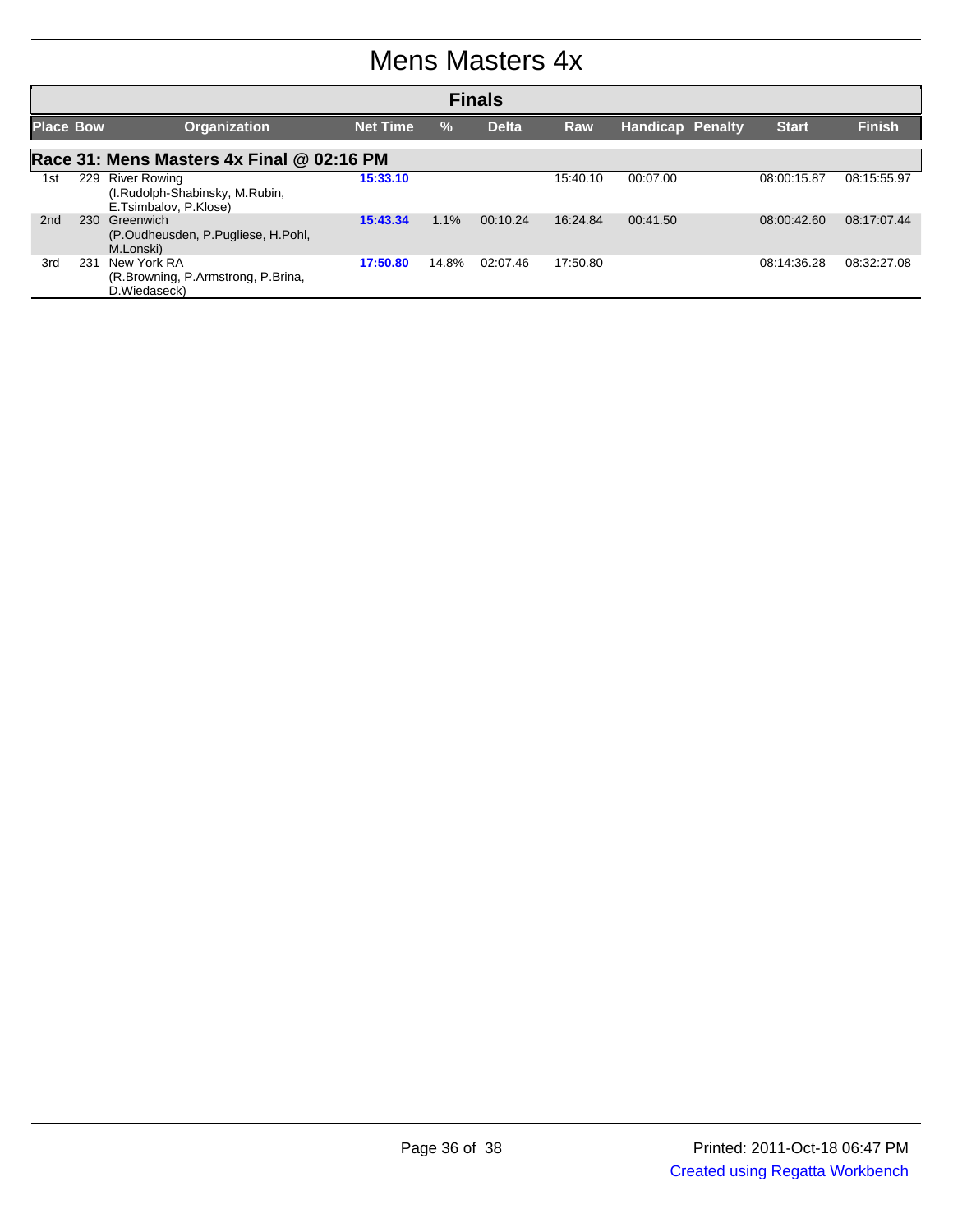#### Womens Masters 8+

|                  | <b>Finals</b> |                                                                                                                                               |                 |       |              |            |                         |  |              |               |  |
|------------------|---------------|-----------------------------------------------------------------------------------------------------------------------------------------------|-----------------|-------|--------------|------------|-------------------------|--|--------------|---------------|--|
| <b>Place Bow</b> |               | <b>Organization</b>                                                                                                                           | <b>Net Time</b> | $\%$  | <b>Delta</b> | <b>Raw</b> | <b>Handicap Penalty</b> |  | <b>Start</b> | <b>Finish</b> |  |
|                  |               | Race 32: Womens Masters 8+ Final @ 02:22 PM                                                                                                   |                 |       |              |            |                         |  |              |               |  |
| 1st              |               | 234 Team Woz A<br>(B.LoBello, L.Hermey, E.Martin,<br>G.Pelliciotti, S.Rauth, G.Lahm, P.McBrien,<br>S.O'Shea, [N.Emguschowa])                  | 16:25.41        |       |              | 16:25.41   |                         |  | 08:30:12.92  | 08:46:38.33   |  |
| 2 <sub>nd</sub>  |               | 232 East Arm<br>(D.McCormack, K.Bower, L.Jonaitis,<br>M.Beyer, L.Dulye, D.VanTieghen,<br>D.Rooney, D.deZwaan, [A.Waider])                     | 18:30.65        | 12.7% | 02:05.24     | 18:30.65   |                         |  | 08.25.53.04  | 08:44:23.69   |  |
| Exhib            | 233           | Team Woz B<br>(J.Nolan, S.Kornblum, C.Roemer,<br>F.Joanna, S.Ornitz, J.DiLeno, B.Pugel,<br>D.Goodsell, [O.Paradis])<br><b>Exhibition only</b> | 18:28.27        |       |              | 18:28.27   |                         |  | 08:29:34.25  | 08:48:02.52   |  |